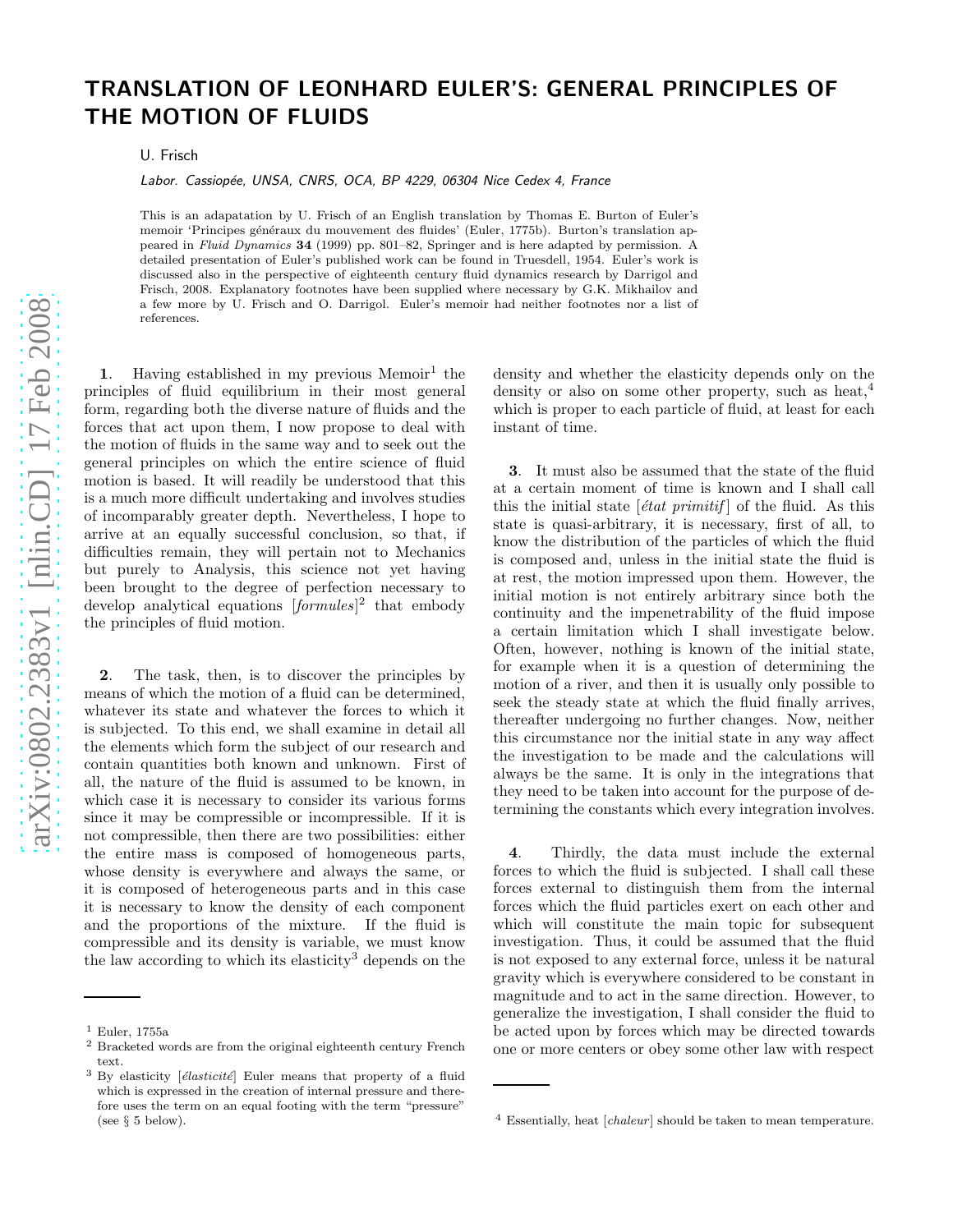to both magnitude and direction. As far as these forces are concerned, only their accelerating action is directly known, irrespective of the masses upon which they act. Accordingly, I shall introduce into the calculations only the accelerative forces, from which it will be easy to obtain the true motive forces by multiplying in each case the accelerative forces by the masses to which they are applied.<sup>5</sup>

5. Let us now turn to those elements which contain that which is unknown. In order properly to understand the motion that will be imparted to the fluid it is necessary to determine, for each instant and for each point, both the motion and the pressure [pression] of the fluid situated there. And if the fluid is compressible, it is also necessary to determine the density, knowing the above-mentioned other property which, together with the density, makes it possible to determine the elasticity. The latter, being counterbalanced by the fluid pressure, must be considered equal to that pressure, exactly as in the case of equilibrium, where I have developed these ideas more thoroughly.<sup> $\acute{\text{o}}$ </sup> Clearly, then, the number of quantities which enter into the study of fluid motion is much greater than in the case of equilibrium, since it is necessary to introduce letters which denote the motion of each particle and all these quantities may vary with time. Thus, in addition to the letters which determine the location of each conceivable point in the fluid, another is required which denotes the time already elapsed and which, by virtue of its variability, can be applied to any given time.

6. Suppose (Fig. 1) that from the initial state a time t has elapsed and that the fluid is now in a state of motion which is to be determined.<sup>7</sup> Whatever the volume that the fluid now occupies, I begin by considering any point Z in the fluid mass and in order to introduce the location of this point Z into the calculations I relate it to three fixed axes, OA, OB and OC, mutually perpendicular at the point O and having a given position. Let the two axes OA and OB lie in the plane represented by the page and let the third OC be perpendicular to it. Then from the point Z we draw a perpendicular ZY to the plane AOB and from the point Y a normal YX to the axis OA to obtain three coordinates:  $OX = x$ ,  $XY = y$  and  $YZ = z$  parallel to our three axes. For each point in the fluid mass, these three coordinates  $x, y$  and  $z$  will have specific values and by successively giving these three coordinates all possible values, both positive and negative, we can run through all the points of infinite space, including those lying in the volume occupied by the fluid at each instant of time.



7. Secondly, I shall consider the accelerative forces which act at a given moment on the fluid particle located at Z. Now, whatever these forces may be, they can always be reduced to three acting in the three directions ZP, ZQ and ZR parallel to our three axes 0A, OB and OC. Taking the accelerative force of natural gravity<sup>8</sup> as the unit, we let P, Q and R be the accelerative forces acting on the point Z in the directions ZP, ZQ and ZR, the letters P, Q and R denoting abstract numbers [nombres absolus].<sup>9</sup> If unchanging forces always act at the same point in space Z, the quantities P, Q and R will be expressed by certain functions of the three coordinates  $x, y$ and  $z$ , However, if the forces also vary with time  $t$ , these functions will likewise contain time  $t$ . I shall assume that these functions are known, since the acting forces must be included among the known quantities, whether they depend only on the variables  $x, y, z$  or also on time  $t$ .

8. Let r now express the heat at the point Z or that other property which, in addition to the density, influences the elasticity in the case of a compressible fluid. The quantity  $r$  must also be considered to be a function of the three variables  $x, y, z$  and time  $t$ , since it might vary with time  $t$  at the same point  $Z$  in space. Thus, this function may be regarded as being known.<sup>10</sup> Moreover, let the present density of the fluid particle located at  $Z$  be equal to  $q$ . As the unit of density I shall take the density of a certain homogeneous substance which I shall use to measure pressures in

<sup>5</sup> Newton distinguishes between the "accelerative" and "motive" aspects of a force, the former being "a measure proportional to the velocity which it generates" and the latter "a measure proportional to the quantity of motion which it generates in a given time". Thus, the "accelerative force" is the ratio of the acting force to the mass of the particle on which it acts, i.e. the acceleration which it imparts, and the "motive force" is that which, strictly speaking, we now understand by force. The neutral term "acting forces" [forces sollicitantes], not used by Newton, was widely employed by Euler, starting with his well-known "Mechanics" (Euler, 1736).

<sup>6</sup> Cf. Euler, 1755a.

<sup>7</sup> In the original publication all figures are on the fourth table following the end (on p. 402) of the part of the volume dedicated to the Mathematics Class. As was the rule at the time figures are devoid of captions.

<sup>8</sup> The acceleration of gravity is intended.

<sup>&</sup>lt;sup>9</sup> The non-dimensionality of the values of P, Q and R is emphasized.

 $^{10}$  Euler is confining himself to the consideration of fluid motion in a given temperature field.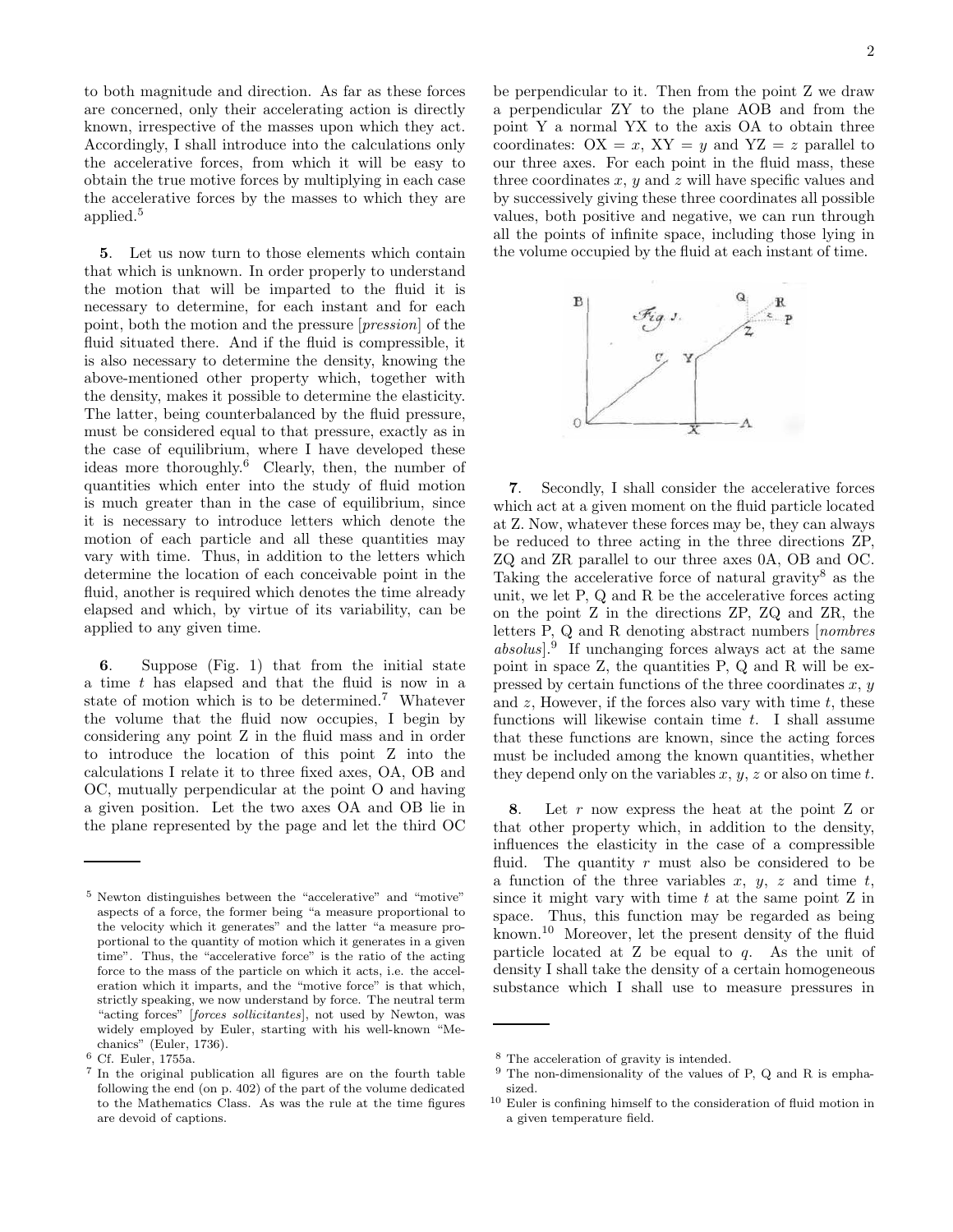terms of heights, as explained at greater length in my memoir on the equilibrium of fluids.<sup>11</sup> Let, moreover, the present value of the fluid pressure at the point Z, expressed in terms of height, be equal to  $p$ , which will thus also denote the elasticity. Since the nature of the fluid is assumed to be known, we will know the relation between the height p and the quantities q and  $r^{12}$  Thus,  $p$  and  $q$  will likewise be functions, albeit unknown, of the four variables  $x, y, z$  and  $t$ ; however if the fluid is not compressible,<sup>13</sup> the pressure p will be independent of the density q and the other property  $[quality]$  r will not enter into consideration at all.

9. Finally, whatever the motion corresponding at a given time to the fluid element located at the point Z, it too can be decomposed in the directions ZP, ZQ and ZR parallel to our three axes. Thus, let  $u, v$  and  $w$  be the velocities of this motion decomposed in the three directions ZP, ZQ and ZR. It is then obvious that these three quantities must also be considered to be functions of the four variables  $x, y, z$  and  $t$ . Indeed, having found the nature of these functions, if the time  $t$  is assumed to be constant, then by varying the coordinates  $x, y$  and  $z$ the three velocities  $u, v$  and  $w$  and hence the true motion imparted to each element of the fluid at a given time will be known. If, the coordinates  $x, y$  and  $z$  are assumed to be constant and only the time  $t$  is considered to be variable, we shall find the motion not of some particular element of the fluid but of all the elements that pass successively through the same point Z; in other words, at each moment of time the motion of that fluid element which is then located at the point Z will be known.

10. Let us consider what path will be described by a fluid element now at  $Z$  during the infinitely small<sup>14</sup> time dt; or the point at which it will be an instant later.<sup>15</sup> If we express the distance as the product of velocity and time, a fluid element currently at Z will travel a distance udt in the direction ZP, a distance vdt in the direction ZQ and a distance wdt in the direction ZR. Therefore, if we set

$$
ZP = udt, \quad ZQ = vdt, \quad \text{and} \quad ZR = wdt
$$

and from these three sides complete the construction of the parallelepiped, then the corner opposite the point Z will represent the point at which the fluid element in question will be after the time dt and the diagonal of the parallelepiped, which is equal to  $dt\sqrt{u}u + vv + ww$ will give the true path described.<sup>16</sup> Consequently, the velocity of this true motion will be equal to  $\sqrt{u}u + vv +$ ww) and the direction can easily be determined from the sides of the parallelepiped since it will be inclined to the plane AOB at an angle whose sine is equal to

$$
\frac{w}{\sqrt{u^2 + v^2 + w^2}}
$$

to the plane AOC at an angle whose sine is equal to

$$
\frac{v}{\sqrt{(uu+vv+ww)}}
$$

,

.

,

and, finally, to the plane BOC at an angle whose sine is equal to

$$
\frac{u}{\sqrt{(uu+vv+ww)}}
$$

11. Having determined the motion of a fluid element which at a given instant is located at the point Z, let us now also examine that of some other infinitely close element located at the point z with the coordinates  $x+dx$ ,  $y + dy$  and  $z + dz$ . The three velocities of this element in the direction of the three axes can thus be expressed by u, v, w after substituting in those quantities  $x + dx$ ,  $y+dy$  and  $z+dz$  or after adding to them their differentials while assuming the time  $t$  to be constant. Thus, when  $x + dx$  is substituted for x, the increments of u, v and w will be:<sup>17</sup>

$$
dx\left(\frac{du}{dx}\right), \quad dx\left(\frac{dv}{dx}\right), \quad dx\left(\frac{dw}{dx}\right)
$$

and when  $y + dy$  is substituted for y, the increments will be:

$$
dy\left(\frac{du}{dy}\right), \quad dy\left(\frac{dv}{dy}\right), \quad dy\left(\frac{dw}{dy}\right),
$$

<sup>&</sup>lt;sup>11</sup> Clearly, for Euler the density q is non-dimensional, being divided by the constant density  $\rho_0$  of a certain auxiliary fluid:  $q = \rho/\rho_0$ . Euler defines the pressure in the fluid as the height  $p$  of a column of this same homogeneous auxiliary fluid. Thus, for Euler pressure is measured by a quantity with the dimension of length – the ratio of the acting pressure to the constant quantity  $\rho_0 g$ (where  $g$  is the acceleration of gravity). For further details see Euler, 1755a.

<sup>&</sup>lt;sup>12</sup> That is, the "equation of state" of the moving medium is assumed to be known.

<sup>13</sup> The 1757 printed version of the memoir has "not incompressible" [pas incompressible], but a handwritten copy of the manuscript dated 1755, henceforth cited as Euler, 1755c has "not compressible"[pas compressible] which is obviously the correct form.

<sup>14</sup> The differential operator d, now denoted using roman fonts, was at the time of Euler italicized; we shall follow his usage.

<sup>15</sup> The intuitive derivation of the equations of motion and continuity of an ideal (inviscid and non-heat-conducting) compressible fluid proposed by Euler is valid provided that the functions in question have bounded derivatives, up to and including the second. The modern derivation of these equations, based on the integral laws of conservation of mass and momentum of the fluid particles and the use of the Gauss theorem, is free of this limitation.

<sup>16</sup> In the 1757 printed version, which we here follow, we usually find the old notation  $xx$  rather than  $x^2$  for the square of the quantity x and  $\sqrt{(} \ldots )$  rather than  $\sqrt{\ldots }$  for the square root of an expression. The manuscript Euler, 1755c, which is not in Euler's hand, uses modern notation.

<sup>&</sup>lt;sup>17</sup> Rather than the now customary notation for partial derivatives using the symbol  $\partial$ , Euler employs only the symbol  $d$  but encloses the expressions for partial derivatives in round brackets.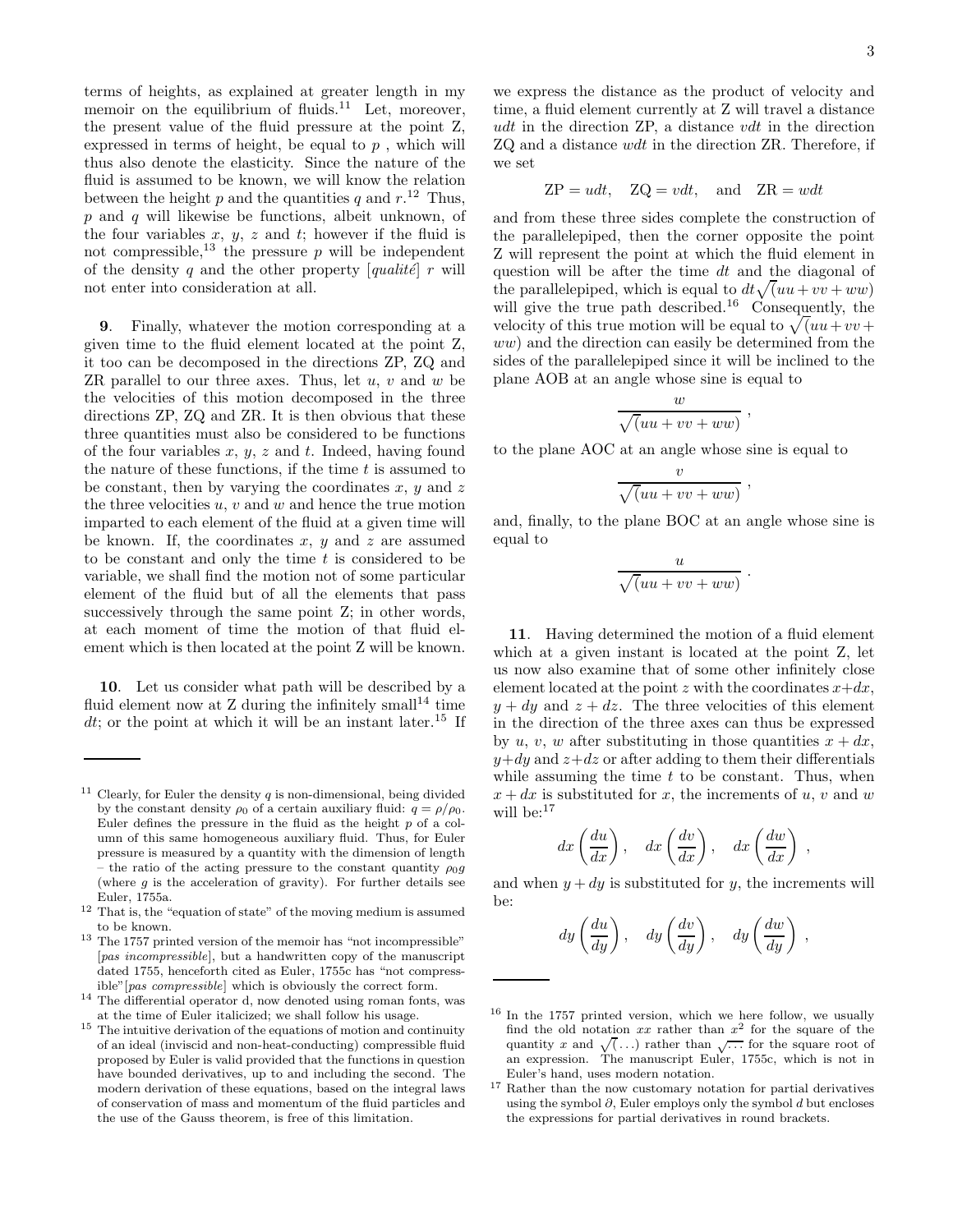and the same will apply to the variation of  $z$ . Then, the three velocities of the fluid element currently located at z will be:

in the direction OA

$$
u + dx \left(\frac{du}{dx}\right) + dy \left(\frac{du}{dy}\right) + dz \left(\frac{du}{dz}\right) ,
$$

in the direction OB

$$
v + dx \left(\frac{dv}{dx}\right) + dy \left(\frac{dv}{dy}\right) + dz \left(\frac{dv}{dz}\right) ,
$$

in the direction OC

$$
w + dx \left(\frac{dw}{dx}\right) + dy \left(\frac{dw}{dy}\right) + dz \left(\frac{dw}{dz}\right).
$$

12. These are the velocities corresponding to a fluid element at the point  $z$ , which is infinitely close to the point Z and whose position is determined by the three coordinates  $x+dx$ ,  $y+dy$  and  $z+dz$ . Thus, if we choose a point  $Z$  (Fig. 2) such that only x changes by  $dx$ , the other two coordinates  $y$  and  $z$  remaining the same as for the point Z, the three velocities of the fluid element located at this point z will be:

$$
u + dx\left(\frac{du}{dx}\right)
$$
,  $v + dx\left(\frac{dv}{dx}\right)$ ,  $w + dx\left(\frac{dw}{dx}\right)$ .

These velocities will transport the element in the time dt to another point  $z'$  whose position must be determined relative to the point Z′ , namely the point to which the fluid element which was at Z is transported in the same time dt and whose position was determined above (see  $\S$  10). For determining this point  $z'$ , I note that if the velocities of the point  $z$  were exactly the same as those of Z, then the point  $z'$  would fall at the point  $p<sub>1</sub>^{18}$  such that the distance  $Z'p$  would be equal and parallel to the distance  $Zz$ . Since, by hypothesis,  $Zz$  is parallel to the OA axis and equal to dx, the segment  $Z'p$  will also be equal to dx and parallel to the OA axis.



13. Now, since the velocity along  $OA$  is not u but  $u + dx \left(\frac{du}{dx}\right)$ , this velocity increment will transport the element in question from  $p$  to  $q$  in the direction  $\mathbb{Z}'p$ , such that  $pq = dtdx \left(\frac{du}{dx}\right)$ : this element would thus be at  $q$ , if the other two velocities were equal to  $v$  and w. However, since the velocity along the OB axis is  $v + dx \left(\frac{dv}{dx}\right)$ , this increment will transport our element from q to r, through the distance  $qr = dtdx \left(\frac{dv}{dx}\right)$ , and parallel to the axis OB. Finally, the increment  $dx \left(\frac{dw}{dx}\right)$ of the velocity w will transport the element from r to  $z'$ through the infinitesimal distance  $[particule]$  d'espace $]$ <sup>19</sup>  $rz' = dtdx \left(\frac{dw}{dx}\right)$ , and parallel to the third axis OC. From this I conclude that the fluid element which occupied the small linear segment  $Zz$  would be transported in the time dt to the segment  $Z'z'$ , inclined at an infinitely small angle to the OA axis, whose length by virtue of the fact that  $Z'q = dx \left(1 + dt \left(\frac{du}{dx}\right)\right)$  will be

$$
dx \sqrt{\left(\left(1+dt\left(\frac{du}{dx}\right)\right)^2+dt^2\left(\frac{dv}{dx}\right)^2+dt^2\left(\frac{dw}{dx}\right)^2\right)}.
$$

Thus, neglecting the terms that contain the square of dt, the length  $Z'z'$  will not differ from  $Z'q$  and we shall have:  $Z'z' = dx(1 + dt(\frac{du}{dx}))$ . For the inclination of this line to the OA axis, it will suffice to note that it is an infinitely small quantity of the first order and can be expressed as  $\alpha dt$ .

<sup>18</sup> Euler frequently uses the same notation for different quantities. Thus, both here and later on, the letters  $p$  and  $q$ , which in this article are mainly employed to denote pressure and density, are used to denote certain auxiliary points.

<sup>19</sup> The 1757 printed version of the memoir has "through the particle" [par la particule], but Euler 1755c has "through the particle of distance" [par la particule d'espace].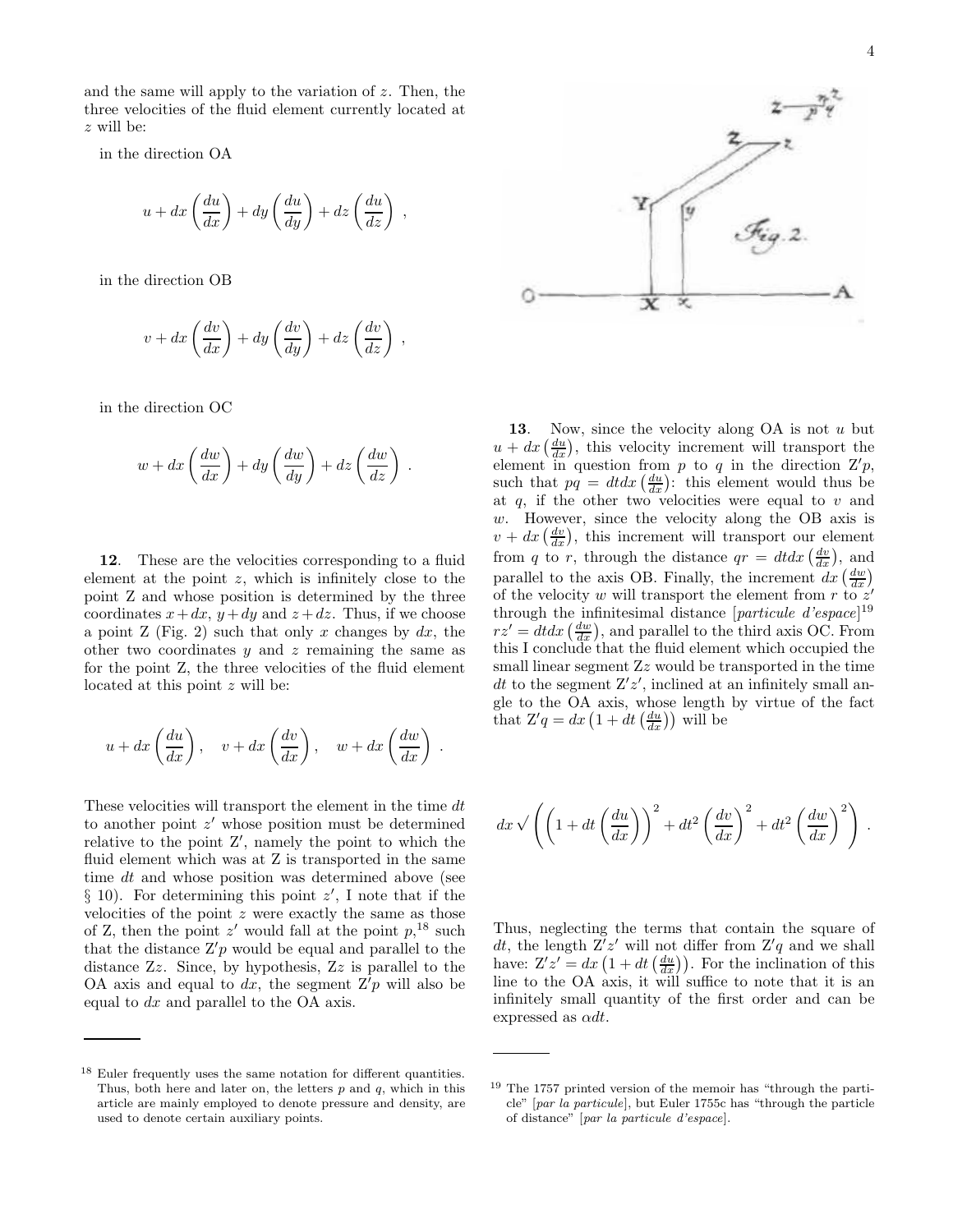

14. If the small segment  $\mathbb{Z}z$  had been taken equal to dy and parallel to the OB axis, by the same reasoning it could have been shown that the fluid which occupied that segment would have been transported to another segment  $Z'z' = dy\left(1 + dt\left(\frac{dv}{dy}\right)\right)$ , and which would have been inclined to the OB axis at an infinitely small angle. And if we had taken the segment  $Zz = dz$ , and parallel to the third axis OC, the fluid which occupied it would have have been transported to another segment  $Z'z' = dz \left(1 + dt \left(\frac{dw}{dz}\right)\right)$ , and which would have been inclined to the OC axis at an infitely small angle. Thus, if we consider a rectangular parallelepiped ZPQRzpqr (Fig. 3) formed by the three sides  $ZP = dx$ ,  $ZQ = dy$ ,  $ZR = dz$ , the fluid occupying that volume would be transported in the time dt to fill a volume  $Z'P'Q'R'z'p'q'r'$  differing infinitely slightly from a rectangular parallelepiped whose three sides would be

$$
Z'P' = dx \left(1 + dt \left(\frac{du}{dx}\right)\right);
$$
  
\n
$$
Z'Q' = dy \left(1 + dt \left(\frac{dv}{dy}\right)\right);
$$
  
\n
$$
Z'R' = dz \left(1 + dt \left(\frac{dw}{dz}\right)\right).
$$

Since the sides ZP, ZQ, ZR go over into  $Z'P'$ ,  $Z'Q'$ ,  $Z'R'$ , there is no doubt that the fluid contained in the first volume will be transported into the other in the time dt.

15. We can now judge whether'the volume of fluid occupying the parallelepiped Zz has increased or decreased in the time  $dt$ . For this we need only to find the volume or the capacity of each of these two solids. Since the first is a parallelepiped formed by the sides  $dx$ ,  $dy$ ,  $dz$ , its volume is equal to  $dxdydz$ . As for the other, whose plane angles differ infinitely slightly from a right angle, I note that its volume can also be found by multiplying its three sides, since the error due to the infinitesimal distortion of the angles will enter into terms which contain the square of the time element dt and can therefore be neglected. Thus, the volume  $Z'z'$  can be represented by

the expression:

$$
dxdydz\left(1+dt\left(\frac{du}{dx}\right)+dt\left(\frac{dv}{dy}\right)+dt\left(\frac{dw}{dz}\right)\right).
$$

Anyone still harboring doubts about the reasonableness of this conclusion need only consult my Latin paper Principia motus fluidorurn in which I calculate this volume without neglecting anything.<sup>20</sup>

16. Thus, if the fluid is not compressible, these two volumes should be equal, since the mass occupying the volume Zz would not fit into either a larger or a smaller volume. However, since I propose to examine the problem in the most general possible form and have denoted the density at Z by q, considering q to be a function of the three coordinates and time, I note that to find the density at Z′ it will first be necessary to increase the time t by its differential  $dt$ ; then, as the point Z' is different from Z, the quantities  $x, y, z$  will have to be increased by the small increments  $udt$ ,  $vdt$ ,  $wdt$ ; whence the density at Z′ will be:

$$
q + dt\left(\frac{dq}{dt}\right) + udt\left(\frac{dq}{dx}\right) + vdt\left(\frac{dq}{dy}\right) + wdt\left(\frac{dq}{dz}\right)
$$

and since the density is inversely proportional to the volume, this quantity will be to q as  $dx dy dz$  to

$$
dxdydz\left(1+dt\left(\frac{du}{dx}\right)+dt\left(\frac{dv}{dy}\right)+dt\left(\frac{dw}{dz}\right)\right).
$$

Thus, dividing by  $dt$ , we find that consideration of the density leads to the following equation:

$$
\left(\frac{dq}{dt}\right) + u\left(\frac{dq}{dx}\right) + v\left(\frac{dq}{dy}\right) + w\left(\frac{dq}{dz}\right) + q\left(\frac{du}{dx}\right) + q\left(\frac{dv}{dy}\right) + q\left(\frac{dw}{dz}\right) = 0.
$$

17. Here, then, is a very remarkable condition which already establishes a certain relation between the three velocities  $u, v$  and  $w$  and the fluid density  $q$ . Now this equation can be reduced to a simpler form.<sup>21</sup> Thus,  $u\left(\frac{dq}{dx}\right)$  is no different from  $\left(u\frac{dq}{dx}\right)$  since this form of expression must be taken to mean that in differentiating  $q$ only the quantity  $x$  is taken to be a variable, and similarly  $q\left(\frac{du}{dx}\right) = \left(q\frac{du}{dx}\right)$ ; from which it follows that

$$
q\left(\frac{du}{dx}\right) + u\left(\frac{dq}{dx}\right) = \left(\frac{udq + qdu}{dx}\right) = \left(\frac{d.qu}{dx}\right) ,
$$

<sup>&</sup>lt;sup>20</sup> See Euler, 1756–1757. This memoir was originally entitled  $De$ motu fluidorum in genere, but the final title was already used here.

<sup>&</sup>lt;sup>21</sup> In Euler's subsequent exposition the use of round brackets goes beyond the scope of simple partial derivative notation, but the meaning of the operations is still clear, in Euler's notation  $d.qu =$  $d-qu)$ , etc.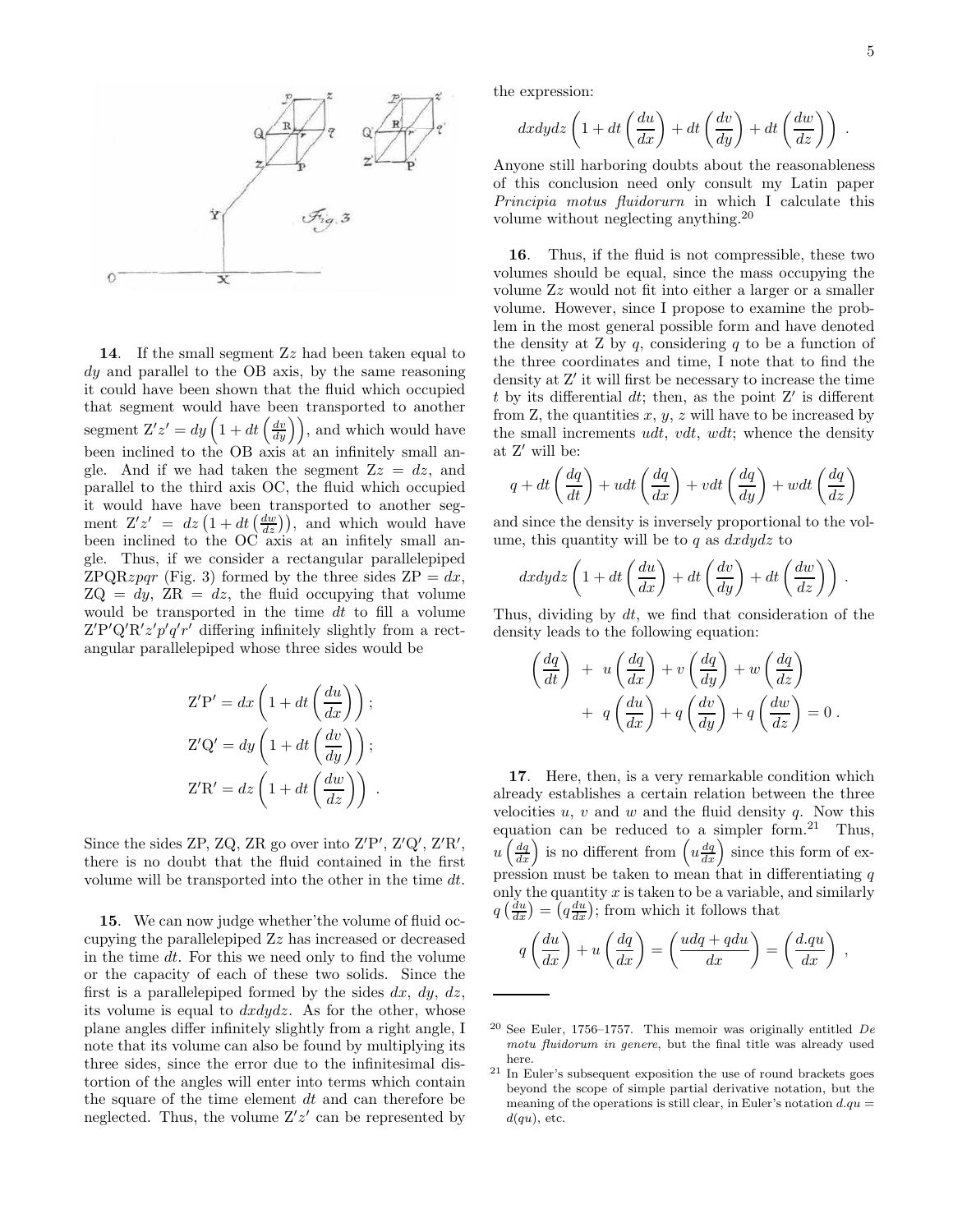the differential of the product  $qu$  being so understood that only the quantity  $x$  is regarded as a variable. Accordingly, the equation obtained can be reduced to the following:

$$
\left(\frac{dq}{dt}\right) + \left(\frac{d.qu}{dx}\right) + \left(\frac{d.qv}{dy}\right) + \left(\frac{d.qw}{dz}\right) = 0.
$$

If the fluid was not compressible, the density  $q$  would be the same at both Z and Z′ and for this case we would have the equation:

$$
\left(\frac{du}{dx}\right) + \left(\frac{dv}{dy}\right) + \left(\frac{dw}{dz}\right) = 0,
$$

which is also that on which I based my Latin memoir mentioned above.  $\!\!^{22}$ 

18. This equation, obtained by considering the continuity of the fluid, already contains a certain relation which must exist between the quantities  $u, v, w$  and  $q$ . The other relations must be obtained by considering the forces to which each fluid particle is subjected. Thus, in addition to the accclerative forces<sup>23</sup> P, Q, R, which act on the fluid at Z, the fluid is also subjected to the pressure [pression] exerted from all sides on the fluid element contained at Z. Combining these two forces, we obtain three accelerative forces in the direction of the three axes. Since the accelerations themselves can be determined by considering the velocities  $u, v$  and  $w$ , we can derive three equations which, together with that which we have just found, will contain everything that relates to the motion of fluids, so that we shall then have the general and complete laws of the entire science of fluid motion.

19. In order to find the accelerations undergone by a fluid element at  $Z$ , we need only compare the velocities  $u$ , v, w which currently correspond to the point Z with the velocities corresponding to the point  $Z'$  after the lapse of the time dt. Thus, a double change takes place: with respect to the coordinates  $x, y, z$ , which receive the increments udt, vdt, wdt, as well as with respect to time, which increases by  $dt$ . Hence it follows that the three velocities at the point Z′ are:

in the direction OA

$$
u + dt\left(\frac{du}{dt}\right) + udt\left(\frac{du}{dx}\right) + vdt\left(\frac{du}{dy}\right) + wdt\left(\frac{du}{dz}\right) ,
$$

in the direction OB

$$
v + dt\left(\frac{dv}{dt}\right) + udt\left(\frac{dv}{dx}\right) + vdt\left(\frac{dv}{dy}\right) + wdt\left(\frac{dv}{dz}\right) ,
$$

in the direction OC

$$
w + dt\left(\frac{dw}{dt}\right) + udt\left(\frac{dw}{dx}\right) + vdt\left(\frac{dw}{dy}\right) + wdt\left(\frac{dw}{dz}\right) ,
$$

and hence the accelerations, expressed in terms of the velocity increments divided by the time element  $dt$ , will be:

in the direction OA

$$
\left(\frac{du}{dt}\right) + u\left(\frac{du}{dx}\right) + v\left(\frac{du}{dy}\right) + w\left(\frac{du}{dz}\right) ,
$$

in the direction OB

$$
\left(\frac{dv}{dt}\right) + u\left(\frac{dv}{dx}\right) + v\left(\frac{dv}{dy}\right) + w\left(\frac{dv}{dz}\right) ,
$$

in the direction OC

$$
\left(\frac{dw}{dt}\right) + u\left(\frac{dw}{dx}\right) + v\left(\frac{dw}{dy}\right) + w\left(\frac{dw}{dz}\right).
$$

20. We will now seek the accelerative forces acting in these same directions due to the pressure exerted by the fluid on the parallelepiped  $Zz$ , whose volume is equal to dxdydz, the mass of the fluid occupying that volume thus being equal to qdxdydz. Since the pressure at the point  $Z$  is expressed in terms of the height  $p$ , the motive force acting on the face  $ZQRp$  is equal to  $pdxdydz$ . For the opposite face  $zqrP$  with the area  $dydz$ , the height p is increased by its differential  $dx \left(\frac{dp}{dx}\right)$ , obtained on the assumption that only  $x$  is variable. Accordingly, this fluid mass  $Zz$  is driven in the direction AO by the motive force  $dx dy dz \left(\frac{dp}{dx}\right)$  or by the accelerative force  $\frac{1}{q}\left(\frac{dp}{dx}\right)$ . Similarly, we find that the fluid mass  $Zz$  is subjected to the action of the accelerative force  $\frac{1}{q} \left( \frac{dp}{dy} \right)$  in the direction BO and to that of the accelerative force  $\frac{1}{q} \left( \frac{dp}{dz} \right)$  in the direction CO. To these forces we add the given forces P, Q, R, and the total accelerative forces will be:

in the direction OA: 
$$
P - \frac{1}{q} \left( \frac{dp}{dx} \right)
$$
  
in the direction OB:  $Q - \frac{1}{q} \left( \frac{dp}{dy} \right)$   
in the direction OC:  $R - \frac{1}{q} \left( \frac{dp}{dz} \right)$ 

.

21. Thus, it only remains to equate these accelerative forces with the actual accelerations which we have just

<sup>22</sup> See Euler, 1756–1757.

<sup>23</sup> Concerning the concept of "accelerative" (body) forces, see footnote 5.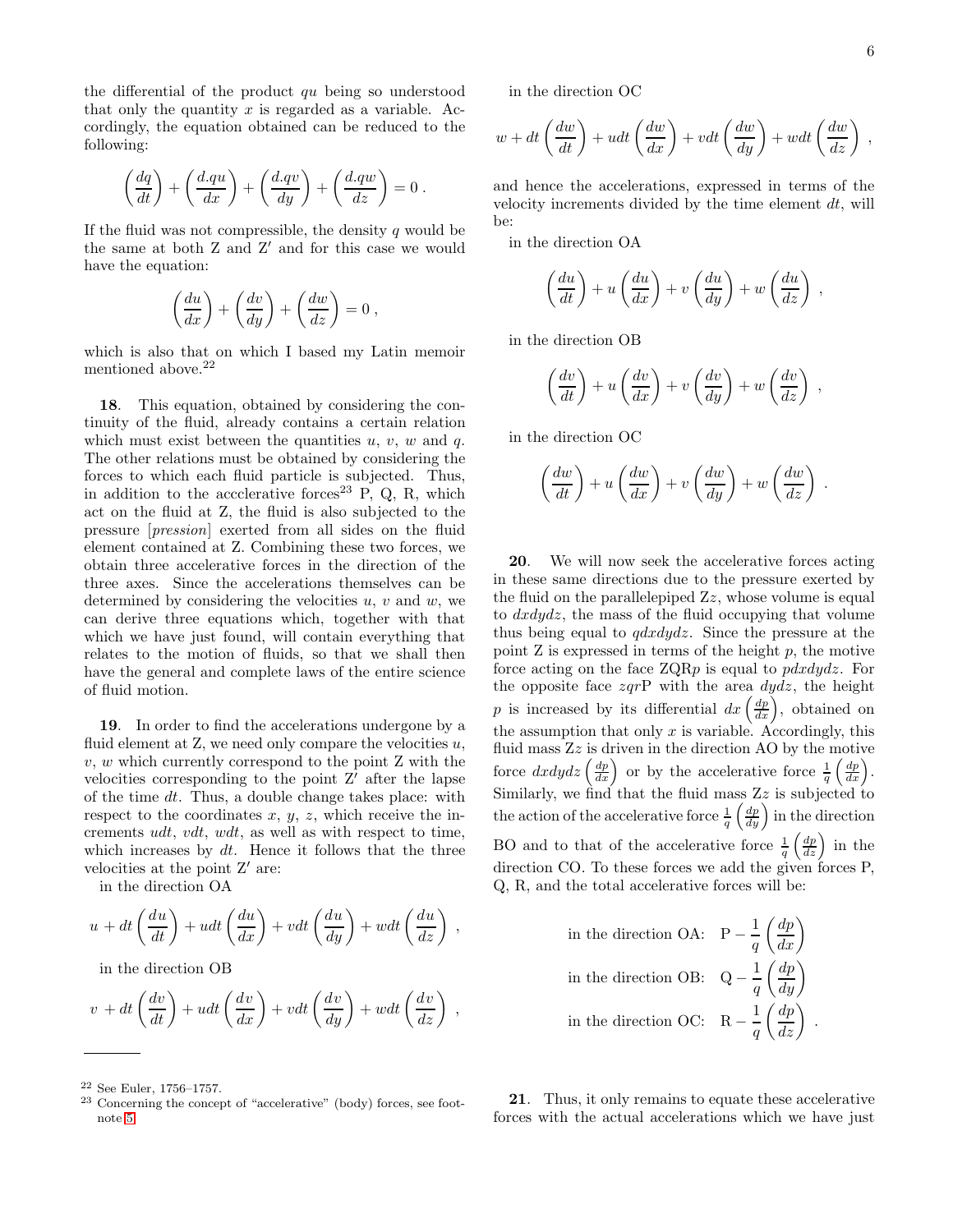7

.

found. We then obtain the following three equations: $^{24}$ 

$$
P - \frac{1}{q} \left( \frac{dp}{dx} \right) = \left( \frac{du}{dt} \right) + u \left( \frac{du}{dx} \right) + v \left( \frac{du}{dy} \right) + w \left( \frac{du}{dz} \right)
$$
  

$$
Q - \frac{1}{q} \left( \frac{dp}{dy} \right) = \left( \frac{dv}{dt} \right) + u \left( \frac{dv}{dx} \right) + v \left( \frac{dv}{dy} \right) + w \left( \frac{dv}{dz} \right)
$$
  

$$
R - \frac{1}{q} \left( \frac{dp}{dz} \right) = \left( \frac{dw}{dt} \right) + u \left( \frac{dw}{dx} \right) + v \left( \frac{dw}{dy} \right) + w \left( \frac{dw}{dz} \right)
$$

.

,

If we add to these three equations, first, that obtained from considering the continuity of the fluid, namely

$$
\left(\frac{dq}{dt}\right) + \left(\frac{d.qu}{dx}\right) + \left(\frac{d.qv}{dy}\right) + \left(\frac{d.qw}{dz}\right) = 0,
$$

and then the equation $25$  which gives the relation between the elasticity  $p$ , the density  $q$  and the other property r which, in addition to the density q influences the elasticity  $p$ , we shall have five equations encompassing the entire Theory of the motion of fluids.

22. Whatever be the nature of the forces P, Q, R, provided that they are real, it should be noted that  $Pdx + Qdy + Rdz$  is always a total [réel] differential of a certain finite and determinate quantity, $26$  assuming the three coordinates  $x, y$  and  $z$  to be variables. Thus, we will always have:

$$
\left(\frac{dP}{dy}\right) = \left(\frac{dQ}{dx}\right); \quad \left(\frac{dP}{dz}\right) = \left(\frac{dR}{dx}\right); \quad \left(\frac{dQ}{dz}\right) = \left(\frac{dR}{dy}\right)
$$

and if we set this finite quantity equal to S, then, we have

$$
dS = Pdr + Qdy + Rdz,
$$

assuming the time  $t$  to be constant for the case in which the forces P, Q, R also vary with time at the same points. The quantity S expresses what I shall call the effort  $[l'effort]$  of the acting forces<sup>27</sup> and is equal to the sum of the integrals of each force multiplied by the elementary interval in the direction of that force

<sup>27</sup> Euler's "effort" is equivalent to the modern notion of potential.

or by the small distance through which it would drag a body subjected to its action. This notion of effort is of the utmost importance for the entire theory of both equilibrium and motion, since it makes it possible to see that the sum of all the efforts is always a maximum or a minimum. This excellent property fits in admirably with the splendid principle of least action whose discovery we owe to our illustrious President, Mr. de Maupertuis.<sup>28</sup>

23. The equations just obtained contain four variables  $x, y, z$  and  $t$  which are absolutely independent of each other since the variability of the first three extends to all elements of the fluid and that of the fourth to all times. Therefore, for the equations to continue to hold, the other variables  $u, v, w, p$  and q must be certain functions of the former. For although a differential equation with two variables<sup>29</sup> is always possible,<sup>30</sup> we know that a differential equation containing three or more variables is possible only under certain conditions, by virtue of which a certain relationship must exist between the terms of the equation. Therefore, before we can begin solving the equations, we need to know what sort of functions of  $x, y, z$  and  $t$  must be used to express the values of  $u, v, w, p$  and  $q$  in order for these same equations to be possible.

24. We now multiply the first of the three equations obtained by  $dx$ , the second by  $dy$  and the third by  $dz$ , and since  $dx\left(\frac{dp}{dx}\right) + dy\left(\frac{dp}{dy}\right) + dz\left(\frac{dp}{dz}\right)$  represents the differential of  $\hat{p}$ , assuming only time  $\hat{t}$  to be constant, we  $obtain<sup>31</sup>$ 

$$
dS - \frac{dp}{q} =
$$
  
+  $dx \left(\frac{du}{dt}\right) + u dx \left(\frac{du}{dx}\right) + v dx \left(\frac{du}{dy}\right) + w dx \left(\frac{du}{dz}\right)$   
+  $dy \left(\frac{dv}{dt}\right) + u dy \left(\frac{dv}{dx}\right) + v dy \left(\frac{dv}{dy}\right) + w dy \left(\frac{dv}{dz}\right)$   
+  $dz \left(\frac{dw}{dt}\right) + u dz \left(\frac{dw}{dx}\right) + v dz \left(\frac{dw}{dy}\right) + w dz \left(\frac{dw}{dz}\right)$ 

It is now a question of finding the integral of this equation in which time is assumed to be constant. It should be noted that this single equation contains the three equations of which it is composed and that as soon as it is satisfied the conditions of all three will be fulfilled. Thus, if the expression  $dS - \frac{dp}{q}$  is equal to the three lines, where x, y and z are variables, the portion

 $^{30}$  We would now say "soluble".

<sup>24</sup> Despite the outward resemblance between Euler's equations and modern notation, they have been written here in dimensionless form. As mentioned above, the pressure  $p$  is measured as the ratio of the acting pressure to the specific weight  $\rho_0 q$  of a certain homogeneous auxiliary fluid, the density  $q$  is dimensionless  $(q = \rho/\rho_0)$ , the components of the body forces have been divided by the acceleration of gravity  $g$ , the transition from the Eulerian velocities  $u, v, w$  to the real velocities  $U, V, W$  is effected by means of a transformation of the form  $u \mapsto U/\sqrt{g}$  and the transition from Eulerian time to real time by means of the transformation  $t \mapsto T\sqrt{g}$ . (For further details concerning Euler's system of physical units, see Mikhailov, 1999.)

<sup>25</sup> What we now call the equation of state.

 $^{26}$  Euler is thinking here of real body forces possessing a potential (more correctly, a force function). By "finite" quantities (functions) Euler means quantities that do not contain differentials.

<sup>28</sup> Maupertuis was president of the Berlin Academy at the time.

<sup>29</sup> Here, by variable Euler understands both independent variables and their functions.

 $31$  The first term on the r.h.s. is correct in the manuscript Euler, 1755c but misprinted as  $dz \left(\frac{du}{dt}\right)$  in the printed version.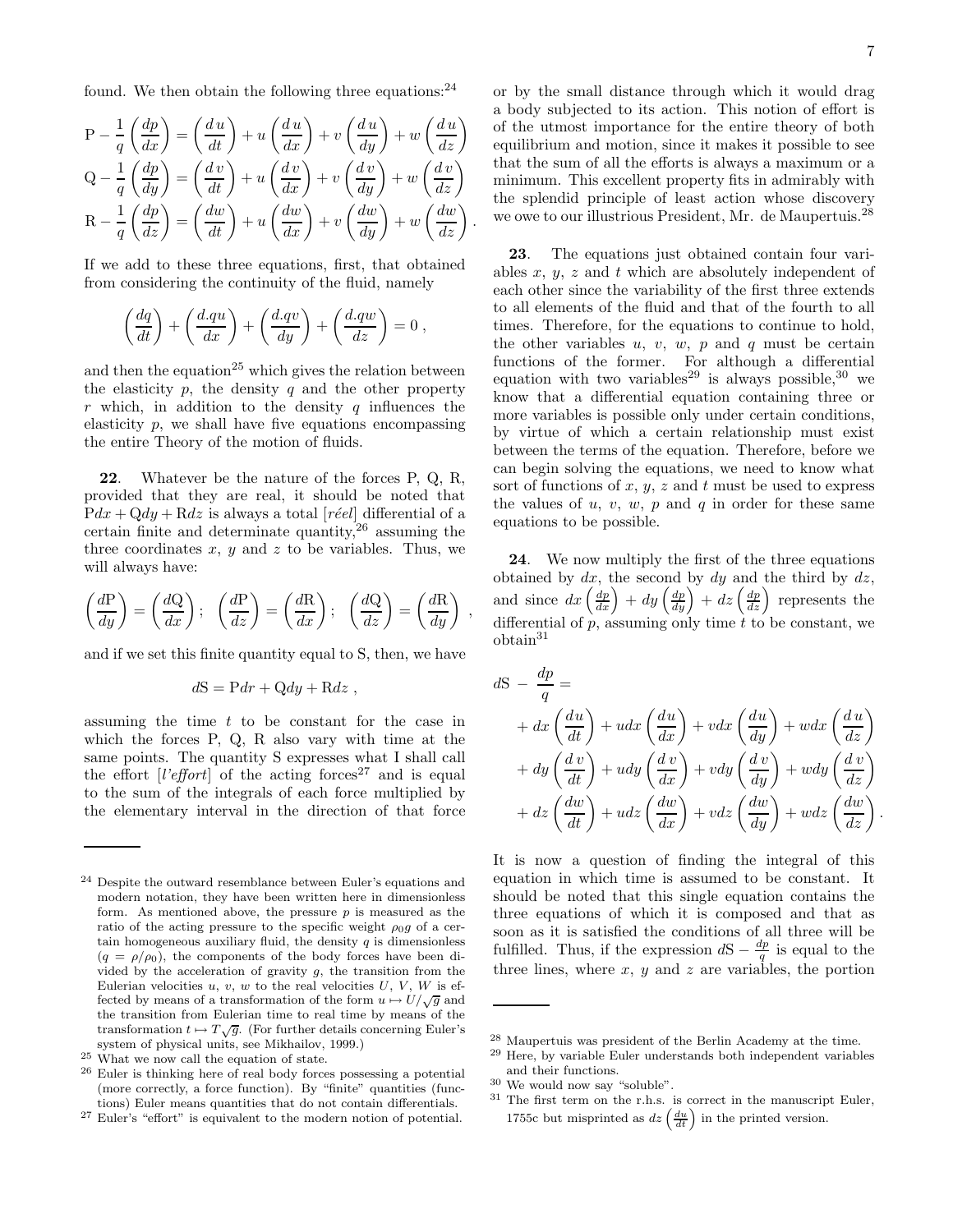of  $dS - \frac{dp}{q}$  due to the variability of x alone, namely  $Pdx - \frac{dx}{q}\left(\frac{dp}{dx}\right)$  must necessarily be equal to the first line, and similarly for the other two. The terms  $\left(\frac{du}{dt}\right)$ ,  $\left(\frac{dv}{dt}\right)$ , and  $\left(\frac{dw}{dt}\right)$ , found by assuming the variability of time t, since they denote certain finite functions, do not prevent time t from now being taken to be constant.

25. Suppose that this equation has already been solved and the quantities  $u, v, w, q$  and p have been found as certain finite functions of x,  $y$ , z and t. The substitution of these functions in the differential equation, with time t assumed constant, yields an identity. Since after this substitution we will have three types of terms, the first associated with  $dx$ , the second with  $dy$  and the third with  $dz$ , the identity leads us to three equations whence it is dear that although only one differential equation is being considered, it actually has the force of three and determines three of our unknowns. What is also clear is that a differential equation with three variables, such as  $Ldx + Mdy + Ndz = 0$ , cannot be solved unless a certain relationship exists between the quantities L, M and N. However, since very little work has yet been done on solving these three-variable equations, we cannot hope to obtain a complete solution of our equation until the limits of Analysis have been extended much further.

26. The best approach would therefore be to ponder well on the particular solutions of our differential equation that we are in a position to obtain, as this would enable us to judge which path to follow in order to arrive at a complete solution. I have already pointed out  $32$  that where the density  $q$  is assumed to be constant a very elegant solution can be obtained when the velocities  $u, v$ and  $w$  arc such that the differential expression  $[formula]$  $udx + vdy + wdz$  can be integrated. Suppose, then, that W is that integral, being any function of  $x, y, z$  and time  $t$ , and that its differentiation, also including  $t$  as a variable, gives

$$
dW = udx + vdy + wdz + \Pi dt.
$$

Then the quantities u, v, w and  $\Pi$  will be related as follows:<sup>33</sup>

$$
\begin{pmatrix}\n\frac{du}{dy}\n\end{pmatrix} = \begin{pmatrix}\n\frac{dv}{dx}\n\end{pmatrix}; \quad\n\begin{pmatrix}\n\frac{du}{dz}\n\end{pmatrix} = \begin{pmatrix}\n\frac{dw}{dx}\n\end{pmatrix}; \quad\n\begin{pmatrix}\n\frac{du}{dt}\n\end{pmatrix} = \begin{pmatrix}\n\frac{d\pi}{dx}\n\end{pmatrix};
$$
\n
$$
\begin{pmatrix}\n\frac{dv}{dz}\n\end{pmatrix} = \begin{pmatrix}\n\frac{dw}{dy}\n\end{pmatrix}; \quad\n\begin{pmatrix}\n\frac{dv}{dt}\n\end{pmatrix} = \begin{pmatrix}\n\frac{d\pi}{dt}\n\end{pmatrix} = \begin{pmatrix}\n\frac{d\pi}{dz}\n\end{pmatrix}.
$$

27. Using these equalities, we can reduce our differential equation to the following form:

$$
dS - \frac{dp}{q} =
$$
  
+  $dx \left(\frac{dH}{dx}\right) + u dx \left(\frac{du}{dx}\right) + v dx \left(\frac{du}{dy}\right) + w dx \left(\frac{du}{dz}\right)$   
+  $dy \left(\frac{dH}{dy}\right) + u dy \left(\frac{dv}{dx}\right) + v dy \left(\frac{dv}{dy}\right) + w dy \left(\frac{dv}{dz}\right)$   
+  $dz \left(\frac{dH}{dz}\right) + u dz \left(\frac{dw}{dx}\right) + v dz \left(\frac{dw}{dy}\right) + w dz \left(\frac{dw}{dz}\right).$ 

Since here time  $t$  is assumed to be constant, using the same hypothesis we will have

$$
dx\left(\frac{d\Pi}{dx}\right) + dy\left(\frac{d\Pi}{dy}\right) + dz\left(\frac{d\Pi}{dz}\right) = d\Pi
$$

$$
dx\left(\frac{du}{dx}\right) + dy\left(\frac{du}{dy}\right) + dz\left(\frac{du}{dz}\right) = du
$$

Thus, our equation will become

$$
dS - \frac{dp}{q} = d\Pi = u du + v dv + w dw ,
$$

or

$$
dp = q (dS - d\Pi - udu - vdv - wdw) .
$$

Hence, if the density of the fluid is everywhere the same, or  $q = g$ , as a result of integration we obtain:<sup>34</sup>

$$
p = g(C + S - \Pi - \frac{1}{2}uu - \frac{1}{2}vv - \frac{1}{2}ww).
$$

28. For brevity, let us set

$$
C + S - \Pi - \frac{1}{2}uu - \frac{1}{2}vv - \frac{1}{2}ww = V
$$
,

where it should be noted that the constant C may well contain the time  $t$ , since it is considered to be constant in this integration and, as  $dp = qdV$ , it is clear that the hypothesis

$$
dW = udx + vdy + wdz + \Pi dt,
$$

also makes our differential equation possible, when the elasticity  $p$  depends in any way on the density  $q$  only or  $q$  is any function of  $p$ . It will also become possible if the fluid is not compressible but the density  $q$  varies in such a way that it is an arbitrary function of the quantity

<sup>32</sup> Euler, 1756–1757: §§ 60–67.

 $33$  In modem terminology, the function introduced by Euler  $W =$  $W(x, y, z, t)$  is the velocity potential; here, the equality of the cross derivatives of W with respect to the coordinates (condition of integrability of  $dW$ ) is the condition of absence of vorticity.

<sup>34</sup> The subsequent equation, which generalizes the Bernoulli integral, is usually associated with the names of Cauchy and Lagrange.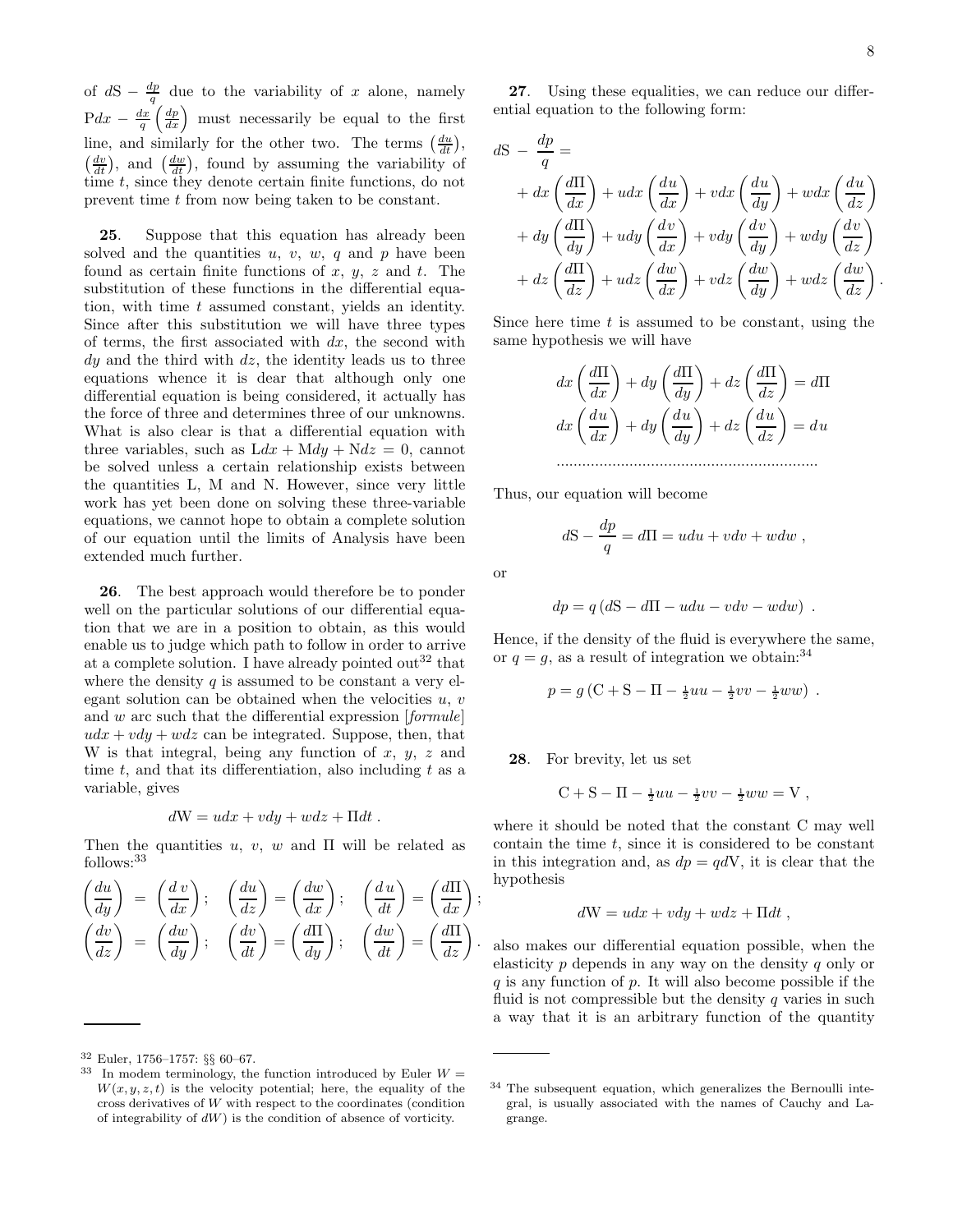V. And in general, if the elasticity  $p$  depends both on the density q and on some other quantity represented by the letter  $r$ , the hypothesis may also be satisfied provided that  $r$  is a function of V. In all these cases, for the motion to exist under this hypothesis it is also necessary for the following condition to be satisfied:

$$
\left(\frac{dq}{dt}\right) + \left(\frac{d.qu}{dx}\right) + \left(\frac{d.qv}{dy}\right) + \left(\frac{d.qw}{dz}\right) = 0.
$$

29. This hypothesis is so general that it seems that there is not a single case that is not included and hence that, generally speaking, the equation  $dp = qdV$ , together with the other equations which present hardly any difficulty, incorporates all the foundations of the Theory of the motion of fluids. Thus, I concerned myself exclusively with this case in my Latin memoir on the laws of fluid motion $35$  in which I considered incompressible fluids only and showed that all the cases previously considered, in which the fluid moves through pipes of arbitrary shapes, are contained in this supposition and that the velocities  $u, v$  and  $w$  are always such that the differential expression  $udx + vdy + wdz$  is integrable. However, I have since noted that there are also cases, even when the fluid is incompressible and everywhere homogeneous, in which this condition does not hold, which is enough to convince me that the solution I have just given is only a particular one.<sup>36</sup>

30. To give an example of a real motion which would be perfectly consistent with all the equations that follow from the laws of Mechanics, but without the expression  $udx+vdy+wdz$  being integrable, let us assume that the fluid is incompressible and everywhere homogeneous, i.e. that  $q$  is constant and equal to  $q$ , and that there are no forces acting on the fluid, so that  $P = 0$ ,  $Q = 0$ and R = 0. Then, let  $w = 0$ ,  $v = \mathbb{Z}x$  and  $u = -\mathbb{Z}y$ , where Z denotes any function of  $\sqrt{(xx + yy)}$ . It is now obvious that the expression  $udx + vdy + wdz$ , which takes the form  $-Zydx + Zxdy$ , is integrable only in the case  $Z = \frac{1}{xx+yy}$ . However, these values<sup>37</sup> satisfy all our formulas so that the possibility of this motion cannot be questioned. Since Z is a function of  $\sqrt{(xx + yy)}$ , its differential will have the form  $dZ = Lxdx + Lydy$ , where L will again be any function of  $\sqrt{(xx + yy)}$ .

**31**. Using these values of  $u, v$  and  $w$ , we obtain:

$$
\begin{aligned}\n\left(\frac{du}{dt}\right) &= 0; & \left(\frac{dv}{dt}\right) &= 0; & \left(\frac{dw}{dt}\right) &= 0;\\
\left(\frac{du}{dx}\right) &= -Lxy; & \left(\frac{dv}{dx}\right) &= Z + Lxx; & \left(\frac{dw}{dx}\right) &= 0;\\
\left(\frac{du}{dy}\right) &= -Z - Lyy; & \left(\frac{dv}{dy}\right) &= Lxy; & \left(\frac{dw}{dy}\right) &= 0;\\
\left(\frac{du}{dz}\right) &= 0; & \left(\frac{dv}{dz}\right) &= 0; & \left(\frac{dw}{dz}\right) &= 0;\n\end{aligned}
$$

and since  $dS = O$ , assuming time t to be constant, we have the following differential equation:

$$
\frac{dp}{g} = LZxyydx - ZZxdx
$$
  
- LZxyydx - ZZydy - LZxxydy + LZxxydy  
= -ZZ(xdx + ydy).

Consequently  $dp = gZZ(xdx + ydy)$ , since Z is assumed to be a function of  $\sqrt{(xx + yy)}$ , this equation will definitely be possible and will yield the integral  $p = g \int ZZ(xdx + ydy)$ . We see that the differential equation would also be possible if the fluid were subjected to the action of certain arbitrary forces P, Q, R, provided that the expression  $Pdx + Qdy + Rdz$  was a total [possible] differential equal to dS, since then  $p = gS + g \int ZZ(x dx + y dy).$ 

**32.** As these values  $u = -\mathbb{Z}y$ ,  $v = \mathbb{Z}x$  and  $w = 0$ satisfy our differential equation, they can also be seen to satisfy the condition contained in the equation:<sup>38</sup>

$$
\left(\frac{dq}{dt}\right) + \left(\frac{d.qu}{dx}\right) + \left(\frac{d.qv}{dy}\right) + \left(\frac{d.qw}{dz}\right) = 0.
$$

By virtue of the fact that  $q = q$ , this equation goes over into

$$
-gLxy + gLxy = 0
$$

which, being an identity, satisfies the required conditions. Thus, it is quite possible for a fluid to have a motion such that the velocities of each of its elements are  $u = -\mathbf{Z}y, v = \mathbf{Z}x$  and  $w = 0$ , although the differential expression  $udx + vdy + wdz$  is not possible;<sup>39</sup> this confirms that there are cases in which fluid motion is possible without this condition, which seemed general, being fulfilled. Thus, the assumption that the differential expression  $udx + vdy + wdz$  is possible yields

<sup>35</sup> See Euler, 1756–1757.

<sup>36</sup> Here, Euler recognizes that his previous memoir on fluid motion was too restricted, in so far as it ignored what we now call vorticity.

 $37$  The corresponding values of u, v and w.

 $38$  Strictly speaking, it cannot be said that the values of  $u, v$  and w assumed in  $\S 30$  also satisfy the equation of motion from  $\S 31$ ; in reality, this equation determines the corresponding pressure  $p = p(s)$   $(s = \sqrt{(xx+yy)}$ , the continuity equation being satisfied irrespective of the equations of motion.

<sup>39</sup> That is a total differential.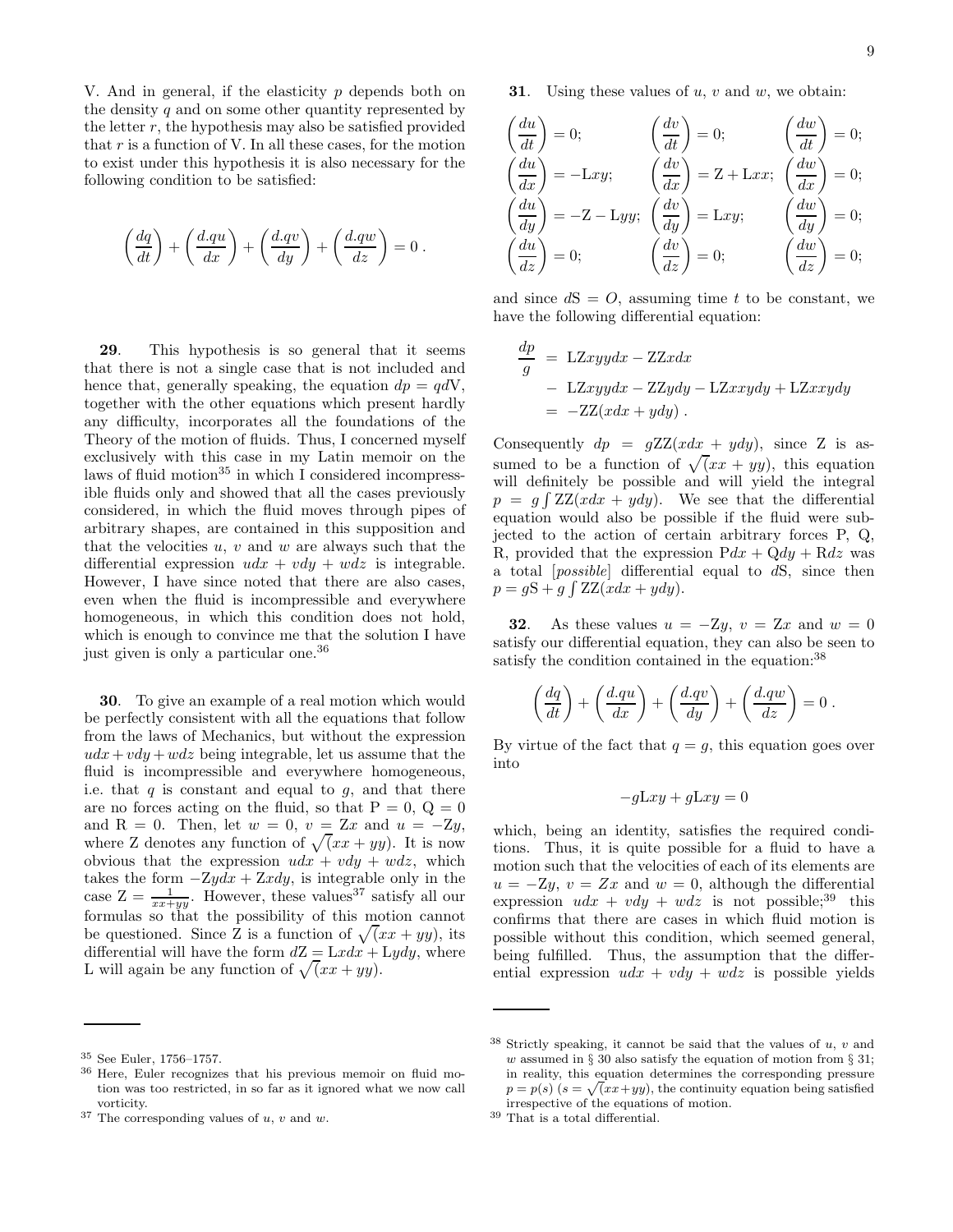only a particular solution of the equations we have found.

33. Clearly, the motion corresponding to this case reduces to a rotational motion about the axis OC and since what has been said about the axis OC can be applied to any other fixed axis, we may conclude that it is possible for a fluid acted upon by any forces whose  $\mathrm{effort}^{40}$  is equal to S to have a motion about a fixed axis such that the rotational velocities are proportional to any function of the distance to that axis. Thus, if the distance to that axis is denoted by s and the rotation velocity at that distance by  $\mathcal{S},^{41}$  then since  $xx+yy=ss$ and  $ZZss = \mathcal{O}\mathcal{O}$ , the pressure there will be expressed by the height  $p = gS + g \int \frac{\mathcal{S} \mathcal{O}_{ds}}{s}$ . Thus, such a motion, which corresponds to that of a vortex [tourbillon], is just as possible as those contained in the expression  $udx + vdy + wdz$  when the latter is integrable. No doubt there is an infinity of other motions, which satisfying our equations, are also equally possible.

34. Let us now return to our general formulas and, since they are somewhat too complicated, introduce, for greater conciseness, the notation:

$$
\begin{aligned}\n\left(\frac{du}{dt}\right) + u\left(\frac{du}{dx}\right) + v\left(\frac{du}{dy}\right) + w\left(\frac{du}{dz}\right) &= X \\
\left(\frac{dv}{dt}\right) + u\left(\frac{dv}{dx}\right) + v\left(\frac{dv}{dy}\right) + w\left(\frac{dv}{dz}\right) &= Y \\
\left(\frac{dw}{dt}\right) + u\left(\frac{dw}{dx}\right) + v\left(\frac{dw}{dy}\right) + w\left(\frac{dw}{dz}\right) &= Z.\n\end{aligned}
$$

Whatever the nature of the three accelerative forces P, Q and R, granted that<sup>42</sup>  $dS = Pdx + Qdy + Rdz$ , the differential equation

$$
\frac{dp}{q} = (P - X) dx + (Q - Y) dy + (R - Z) dz,
$$

in which t is assumed to be constant must be satisfied. Moreover, the continuity of the fluid requires that:

$$
\left(\frac{dq}{dt}\right) + \left(\frac{d.qu}{dx}\right) + \left(\frac{d.qv}{dy}\right) + \left(\frac{d.qw}{dz}\right) = 0.
$$

In whatever manner these two equations are satisfied, there will always be a motion which can actually take place in the fluid.

35. If the fluid is everywhere incompressible and homogeneous, i.e. the density  $q$  is constant and equal to  $q$ , then, clearly, the differential equation cannot be satisfied unless the differential

$$
(P - X)dx + (Q - Y)dy + (R - Z)dz,
$$

is possible or total, i.e. unless it can be obtained as a result of the actual differentiation of some finite function of the variables  $x, y$  and  $z$ , which may also contain the time t, although in the differentiation the latter is assumed to be constant. It is also obvious that this differential expression must be soluble or total when the fluid is compressible and the density  $q$  is expressed in terms of any function of the elasticity  $p$ . In both cases, if we denote by V the finite quantity whose differential has the form:

$$
dV = (P - X)dx + (Q - Y)dy + (R - Z)dz,
$$

our differential equation will yield either  $\frac{p}{g}$  = V or  $\int \frac{dp}{q}$  = V. In addition, however, for the motion to be possible the other condition derived from the continuity must also be fulfilled.

**36.** If the fluid is not compressible, but its density  $q$ is variable and can be expressed in terms of any function of position, i.e. of the three coordinates  $x, y, z$  and time  $t$ , it is not sufficient for the expression

$$
(P - X)dx + (Q - Y)dy + (R - Z)dz = dV,
$$

to be integrable; in addition, the integral V must be a function of q. Since  $\frac{dp}{q} = dV$  or  $dp = qdV$ , it is clear that the pressure  $p$  cannot have a definite value unless the expression qdV can be integrated. However, it should also be noted that in this case it is not necessary that the expression

$$
(P - X)dx + (Q - Y)dy + (R - Z)dz
$$

be integrable, only that on being multiplied by a certain function U it becomes integrable. Thus, let

$$
U(P - X)dx + U(Q - Y)dy + U(R - Z)dz = dW,
$$

since  $\frac{dp}{q} = \frac{dW}{U}$ , or  $dp = \frac{qdW}{U}$  for this equation to be possible it is sufficient that W be a function of  $\frac{q}{U}$ , or that W be a function of zero dimension of the quantities  $q$  and U.<sup>43</sup>

**37.** In general, however the elasticity  $p$  depends on the density q or on some other property denoted by  $r$ which is any function of the coordinates  $x, y, z$  that could also contain time t, it is clear from our equation  $q = \frac{dp}{dV}$ dV that the differential dp must always be divisible by  $\overrightarrow{dV}$ ,

<sup>40</sup> See footnote 27.

<sup>41</sup> In modern terms Z is the angular velocity at the radial distance s and  $\mathcal{B} = Zs$  is the tangential velocity.

<sup>42</sup> Here, Euler assumes that all real body forces have a potential  $S = S(x, y, z).$ 

<sup>43</sup> This latter expression is equivalent, in 18th century terminology, to the condition that W should depend only on the ratio  $q/U$ .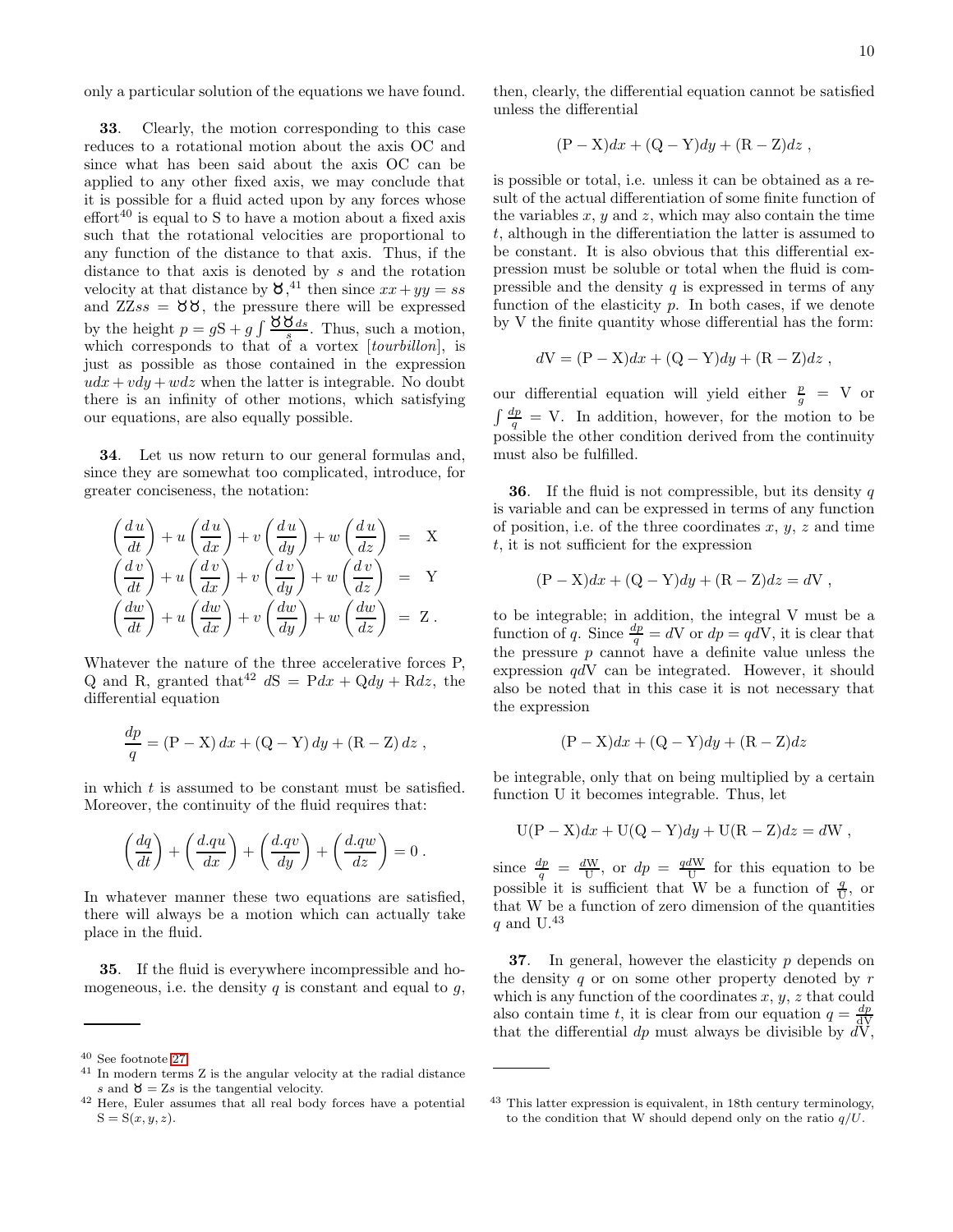where dV denotes not so much a total differential than the expression

$$
(P - X)dx + (Q - V)dy + (R - Z)dz,
$$

and this so much that, as a result of division the differentials  $dx$ ,  $dy$  and  $dz$  are entirely eliminated from the calculations, because both  $p$  and  $q$  must always be expressed in terms of finite functions of the variables  $x$ ,  $y$  and  $z$ , without their differentials entering into these functions. Now this could not be so unless there were a function U, multiplication by which rendered the expression dV integrable: indeed, setting  $\int U dV = W$ , clearly, p must be a function of W in order for the expression  $\frac{dp}{dV}$  to take a definite value corresponding to the density q.

**38.** Since  $\overline{U}dV = dW$ , we have  $q = \frac{\overline{U}dp}{dW}$ . Consequently, if we choose W to be any function of the coordinates  $x, y$  and  $z$ , which contains time  $t$  among the constants, and if we set  $p$  equal to any function of W, namely<sup>44</sup>  $p = \varphi, W$ , and  $dp = dW \cdot \varphi'$ , we will have  $q = U \varphi', W$ , whence  $U = \frac{q}{\varphi', W}$ . Thus, in however way the density  $q$  is expressed in terms of the elasticity  $p$  and some other function r of the coordinates x, y and z, we obtain the value  $U = \frac{q}{\varphi', W}$  and, consequently, the value  $dV = \frac{dW \cdot \varphi', W}{q}$ , which then gives us the following equation:

$$
(P - X)dx + (Q - V)dy + (R - Z)dz = \frac{dW \cdot \varphi', W}{q} = \frac{dp}{q}
$$

This will yield the values of X, Y, Z, from which we must then look for the values of the velocities  $u, v$  and w: and when the latter also satisfy the continuity condition, we shall have a case of possible motion of the fluid.

39. The question of the nature of the expression  $(P-X)dx+(Q-Y)dy+(R-Z)dz$  then reduces to the following. When the density  $q$  is constant or depends only on the elasticity  $p$ , this expression must be absolutely integrable and to this end one must determine suitable values of the three velocities  $u, v$  and  $w$ . When the density  $q$  depends on a given function of place and time,  $45$  the expression must be such that it becomes integrable on multiplication by some given function U. In both cases, then, the velocities  $u, v$  and  $w$  must be such that the equation

$$
(P - X)dx + (Q - Y)dy + (R - Z)dz = 0
$$

be soluble;  $46$  and we know the conditions under which a differential equation with three variables is soluble; having satisfied these conditions, it remains to satisfy that imposed by continuity.

40. These are the conditions which restrict the functions expressing the three velocities  $u, v$  and  $w$ , and the study of the motion of fluids reduces to determining, in general form, the nature of those functions such that the conditions of our differential equation and of continuity be fulfilled. Since the quantities X, Y and Z depend not only on the velocities  $u, v$  and  $w$  themselves but also on their variability with respect to each of the coordinates x, y and z and, moreover, on time t, this study would appear to be the most far-reaching of those to be encountered in the field of Analysis, and if we are unable to achieve a complete understanding of the motion of fluids, it is not Mechanics or the inadequacy of the known laws of motion but Analysis itself that is to blame, given that the entire Theory of the motion of fluids has just been reduced to the solution of analytical equations.

41. Since a general solution must be deemed impossible due to the shortcomings of Analysis, we must content ourselves with the consideration of certain particular cases, especially as the study of several cases seems to be the only means of perfecting our knowledge. Now the simplest case imaginable is, no doubt, that in which the three velocities  $u, v$  and  $w$  are set equal to zero, namely the case in which the fluid remains at perfect rest and which I dealt with in my previous Memoir.<sup>47</sup> The formulas we have obtained for motion in general also include the case of equilibrium, since when  $X = 0$ ,  $Y = 0$  and  $Z = 0$  we have:  $\frac{dp}{q} = Pdx + Qdy + Rdz$ , and  $\left(\frac{dq}{dt}\right) = 0$ , from which it follows, first of all, that the density  $q$  cannot depend on time  $t$ , i.e. should remain always the same at the same place. Furthermore, the forces P, Q and R must be such that the differential expression  $Pdx + Qdy + Rdz$  either is integrable, when  $q$  is constant or depends only on the elasticity  $p$ , or becomes integrable upon being multiplied by a suitable function.

42. In my Memoir on fluid equilibrium<sup>48</sup> I only considered cases of the acting forces P, Q, R for which the differential expression  $Pdx+Qdy+Rdz$  is integrable, since this seemed to be the only case that could occur in Nature. In fact, if the density  $q$  is either constant or depends only on the pressure  $p$ , the fluid could never be in equilibrium unless this condition relating to the acting forces is satisfied. However, if it were possible for

.

<sup>&</sup>lt;sup>44</sup> For representing the functional dependence, now denoted  $f(x)$ , Euler used the notation f, x or f : x. For example Euler's  $\varphi$ , W and  $\varphi'$ , W would now be denoted  $\varphi(W)$  and  $\varphi'(W)$ . In Euler, 1755c, the comma is omitted.

 $^{45}$  The function  $r.$ 

<sup>&</sup>lt;sup>46</sup> Indeed, if  $\Phi(x, y, z) =$ Cnst. is the general integral of this equa-

tion, then the form  $(P-X)dx+(Q-Y)dy+(R-Z)dz$  must vanish whenever the differential  $d\Phi$  vanishes; hence the two forms are proportional, which means that there exists an integrating factor for the first form.

 $^{47}$  See Euler, 1755a.

<sup>48</sup> Euler, 1755a.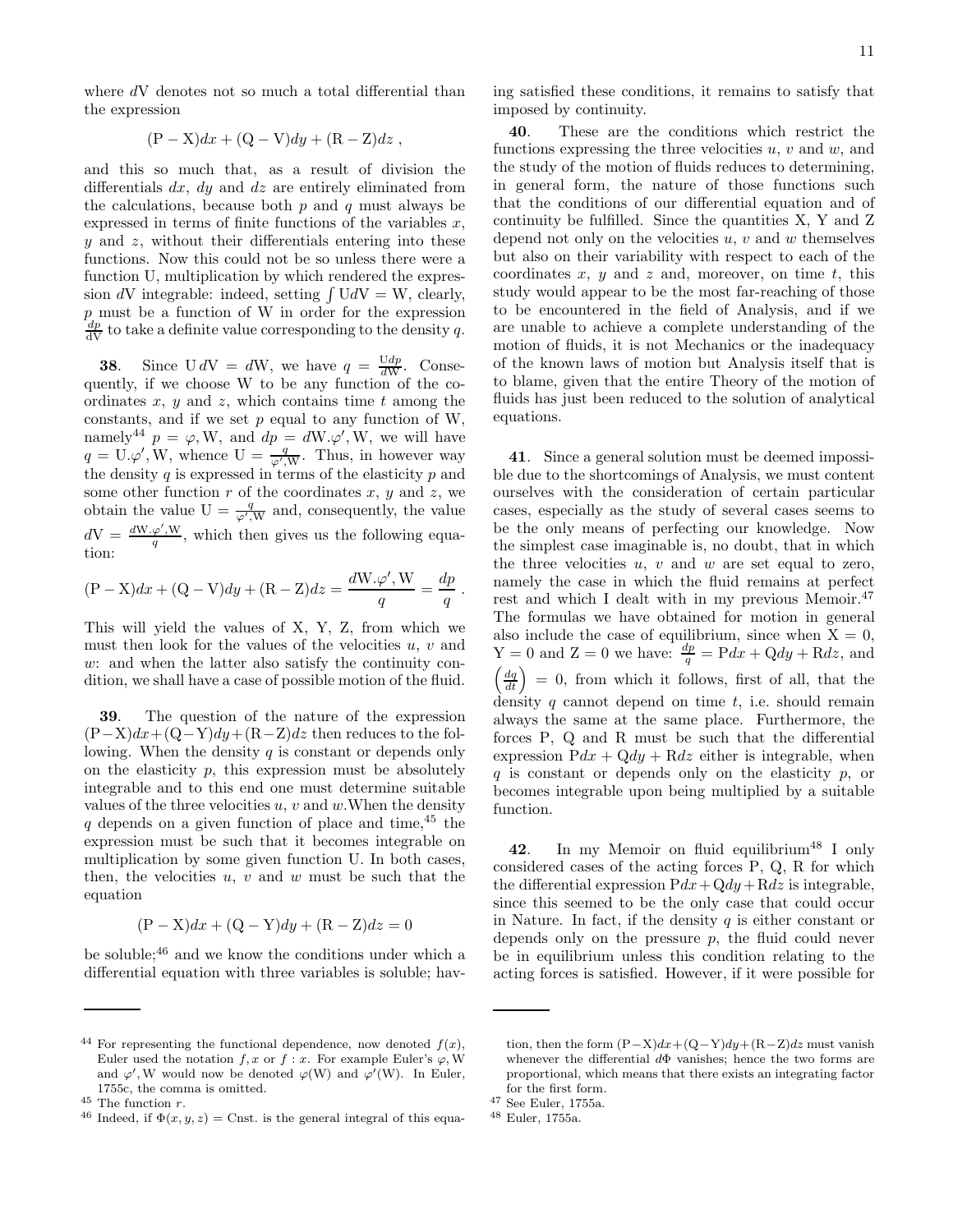the acting forces to obey some other law, there could be equilibrium provided that the forces were such that there existed some function U which when multiplied by the expression  $Pdx + Qdy + Rdz$  made that expression integrable, or, equivalently, provided that the differential equation  $Pdx + Qdy + Rdz = 0$  were integrable; for then if the density  $q$  is equated to this function U or to the product of this function U and some arbitrary function of the elasticity  $p$ , equilibrium may also exist. However, since these cases may not be possible, I shall not consider them in greater detail.

43. After the case of equilibrium, the simplest state that could exist in a fluid is that in which the entire fluid is in uniform motion in the same direction. Let us see, then, how this state is described by our two formulas. In this case, the three velocities being constant, we set  $u = a, v = b$  and  $w = c$ ; we have  $X = 0, Y = 0$  and  $Z = 0$ . Then our two equations assume the form:

$$
\frac{dp}{q} = Pdx + Qdy + Rdz ,
$$

$$
\left(\frac{dq}{dt}\right) + a\left(\frac{dq}{dx}\right) + b\left(\frac{dq}{dy}\right) + c\left(\frac{dq}{dz}\right) = 0 ,
$$

and hence it is dear that if the density  $q$  is constant, the condition of the second equation is satisfied; however, the first equation cannot be satisfied unless the expression  $Pdx + Qdy + Rdz$  admits integration, just as if the fluid were at rest. Of course, such motion can have no effect on the pressure.

44. If, however, the density  $q$  is not constant, let us first see what function of x, y, z and t it must be for the second equation to be satisfied. This leads us to the curious analytical question of what function of the variables  $x, y, z$  and  $t$  must be taken for  $q$  in order that:

$$
\left(\frac{dq}{dt}\right) + a\left(\frac{dq}{dx}\right) + b\left(\frac{dq}{dy}\right) + c\left(\frac{dq}{dz}\right) = 0.
$$

This would appear to be very difficult to answer if formulated in its broadest possible form. However, since when  $a = 0, b = 0, c = 0$  the quantity q is any function of x, y, z that does not contain time t, if we reduce this case<sup>49</sup> to that of rest by imposing on the volume an equal and opposite motion, then, clearly, after time  $t$  the coordinates x, y and z will be transformed by the change into  $x - at$ ,  $y - bt$ ,  $z - ct$ . From this we conclude that our equation will be satisfied if as  $q$  we take any function of the three quantities  $x - at$ ,  $y - bt$ ,  $z - ct$ .<sup>50</sup> And in fact it is easy to see that such a function satisfies the equation, since

$$
dq = L(dx - adt) + M(dy - bdt) + N(dz - cdt),
$$

and, consequently,

$$
\left(\frac{dq}{dt}\right) = -aL - bM - cN; \quad \left(\frac{dq}{dx}\right) = L;
$$
\n
$$
\left(\frac{dq}{dy}\right) = M; \quad \text{and} \quad \left(\frac{dq}{dz}\right) = N.
$$

45. Now, as I have already noted, in order to satisfy the first equation it is necessary that after multiplication by some function U the differential expression  $Pdx + Qdy + Rdz$  be integrable. Therefore let  $\int U(Pdx + Qdy + Rdz) = W$ , where the constant of integration also in some way contains time  $t$ . Clearly, the expression  $Pdx + Qdy + Rdz$  will also be integrable if it is multiplied by  $Uf$ ,  $W$ ,  $^{51}$  where U and W are known functions, since the acting forces are assumed to be known. Thus, if  $q$  does not depend on  $p$ , then necessarily  $q = Uf$ , W, whence the function of the three quantities  $x - at$ ,  $y - bt$  and  $z - ct$  must be so determined that it can be reduced to the form  $Uf, W$ . If, however, q depends only on p, the expression  $Pdx + Qdy + Rdz$ must be absolutely integrable or  $U = 1$ ; then, since p will be found in the form of a function of W, the density q will likewise be a function of W, which must also be a function of the quantities  $x - at$ ,  $y - bt$  and  $z - ct$ , and from this we can deduce the nature of this function.

46. However, it can be seen that, in general, the pressure  $p$  must always be a function of W, since otherwise the density could not be a finite function. Therefore let  $p = f$ , W and  $dp = dW \cdot f'$ , W; then, by virtue of the fact that  $Pdx + Qdy + Rdz = \frac{dW}{U}$ , we obtain  $q = Uf', W.$  Consequently, this case could not arise unless the density  $q$  was proportional to the product of the quantity U and a function of the pressure  $p$  or to the product of the quantity  $U\varphi$ , W and any function of p, where  $\varphi$ , W is used to denote a given function of W. For example, let  $q = pp\cup \varphi$ , W; we then have  $f'$ ,  $W = \frac{d(f,W)}{dW} = (f,W)^2 \varphi$ ,  $W$ <sup>52</sup>, whence we find that the unknown function  $f, W$  is composed of W, for in this example we have  $\frac{1}{f,W} = -\int dW, \varphi W = \frac{1}{p}$  and hence p can be expressed in terms of W and thus, the quantity  $q$ will also be known. When the latter can be reduced to the form of a function of  $x - at$ ,  $y - bt$  and  $z - ct$ , the assumed state of the fluid will be possible and we shall know the pressure and the density at any time and at any point.

47. An example<sup>53</sup> will throw more light on these

<sup>49</sup> The case of motion.

<sup>50</sup> Here Euler performs a Galilean transformation.

 $51$  The equivalent modern notation would be U $f(W)$ , cf. footnote 44.

<sup>&</sup>lt;sup>52</sup> The equivalent modern form would be  $f'(W) = df(W)/dW =$  $f^2(W) \varphi(W)$ .

<sup>53</sup> In this example forces are considered which do not derive from a potential and the integrating factor U is found for these forces.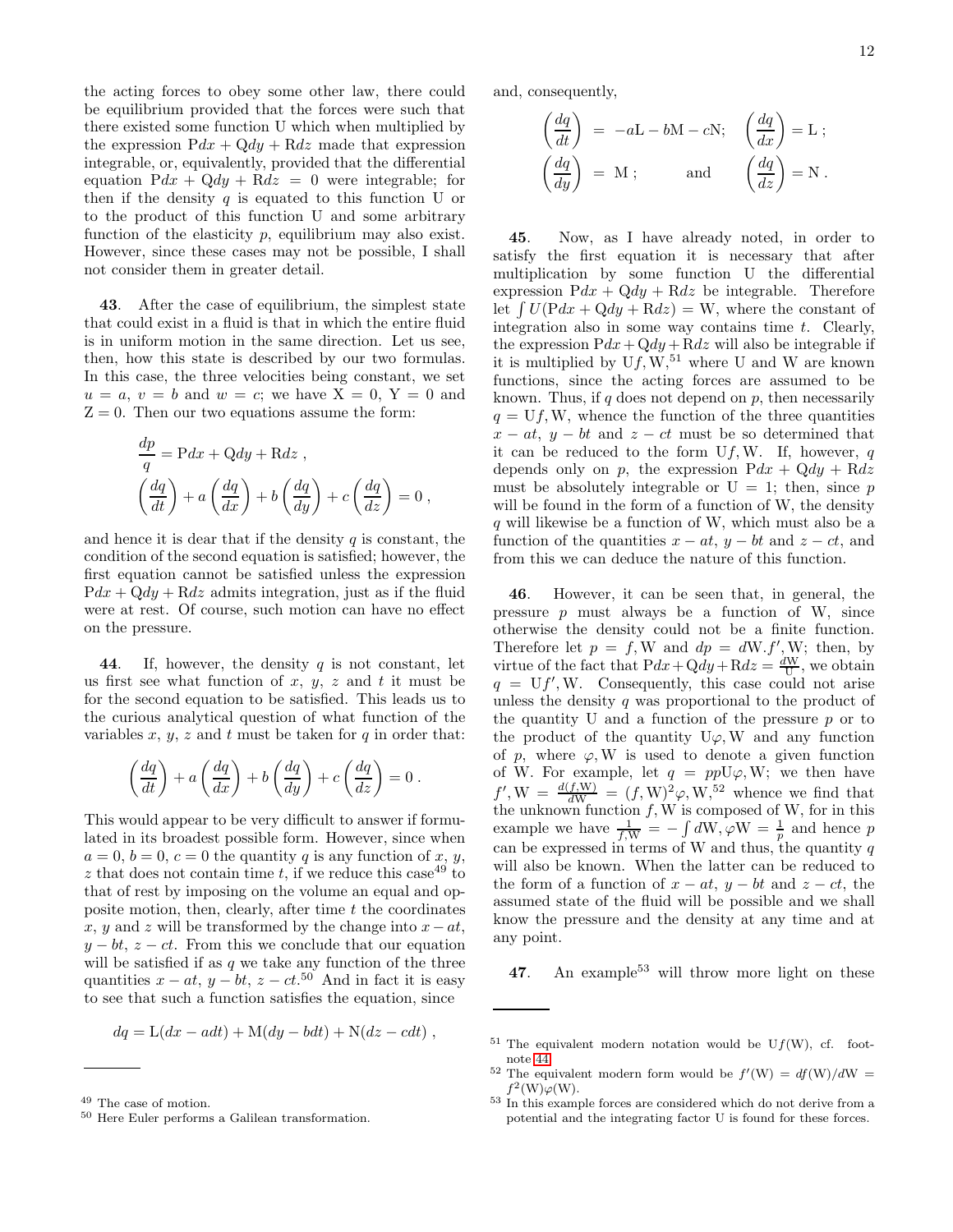operations which, as they are not yet sufficiently familiar, might appear overly obscure. Thus, let  $P = y$ ,  $Q = -x$  and  $R = 0$ ; since  $\frac{dp}{q} = ydx - xdy$ , we obtain  $U = \frac{1}{yy}$  and  $W = \frac{x}{y} + T$ , where T is any function of time t. Moreover, let  $q = \frac{pp}{yy}$ ; since  $\frac{dp}{pp} = \frac{ydx - xdy}{yy}$ , we shall obtain  $\frac{1}{p} = \Theta - \frac{x}{y}$ , and  $p = \frac{y}{\Theta y - x}$ , where the constant  $\Theta$ also contains time t. As a result, we have  $q = \frac{1}{(\Theta y - x)^2}$ , and this expression must be a function of  $x - at$  and  $y - bt$ , since z does not enter into it and this is only possible when  $\Theta = \frac{a}{b}$ ; we then have  $q = \frac{bb}{(ay-bx)^2}$ , and  $p = \frac{by}{ay-bx}$ . Thus, neither the pressure nor the density depend on time and at a given point will be always the same. This example shows how the calculations should be performed in other cases that might be imagined.

48. Having dealt with this case in which the three velocities are constant, let us now assume that two velocities u and v vanish, which corresponds to the case in which all the fluid particles move in the direction of the OA axis, so that the trajectory described by each is a straight line<sup>54</sup> parallel to the OA axis; this case differs from the previous one, since the velocity  $u$  is assumed to vary with respect to both place and time. Since

$$
X = \left(\frac{du}{dt}\right) + u\left(\frac{du}{dx}\right); \quad Y = 0; \quad Z = 0,
$$

our two equations will take the form:

$$
\frac{dp}{q} = Pdx + Qdy + Rdz - dx \left(\frac{du}{dt}\right) - u dx \left(\frac{du}{dx}\right),
$$
  
& 
$$
\left(\frac{dq}{dt}\right) + \left(\frac{d.qu}{dx}\right) = 0.
$$

This latter equation tells us, first of all, that the expression  $qdx - qudt$  must be integrable, the quantities y and z being considered constant with respect to this integration. Thus, the product of q and  $dx - u dt$  must be a total differential, i.e. must be integrable.

49. If the density of the fluid is everywhere and always the same, i.e. if  $q$  is a constant equal to  $g$ , then, since  $\left(\frac{du}{dx}\right) = 0$ , it is dear that the velocity u must be independent of the variable  $x$ . Let  $u$  be any function of the two coordinates  $y, z$  and time  $t$ . Then our differential equation will take the form:

$$
\frac{dp}{q} = Pdx + Qdy + Rdz - dx\left(\frac{du}{dt}\right) ,
$$

where time  $t$  is assumed to be constant; thus, this expression must be integrable. Accordingly, if the

expression  $Pdx + Qdy + Rdz$  obtained from considering the acting forces is integrable in itself, then  $dx \left(\frac{du}{dt}\right)$  must also be integrable. The expression  $\left(\frac{du}{dt}\right)$  does not contain  $x$ , but if it were to contain  $y$  and  $z$ , the expression  $dx\left(\frac{du}{dt}\right)$  could not be integrable. Thus,  $\left(\frac{du}{dt}\right)$  must not contain y and z. Let Z be any function of y and z, and  $T$  any function of time  $t$  only; then the quantity  $u = Z + T$  will satisfy this condition, whence by virtue of the fact that  $Pdx + Qdy + Rdz = dV$  and  $\left(\frac{du}{dt}\right) = \left(\frac{dT}{dt}\right)$ , we obtain the following integral:  $\frac{p}{q} = V - x \left( \frac{d\mathbf{T}}{dt} \right) + C$  nst.

50. In further clarification of this case, it should be noted that each fluid particle Z moves exclusively in the direction ZP parallel to the ZA axis and hence the motion of each fluid element will describe a straight line parallel to that axis, so that for the same element there is no change in the value of the two coordinates y and z. Thus, the motion of each particle will either be uniform or will vary with time in such a way that at each instant all the particles undergo the same changes in their motions, which is obvious from the equation  $u = Z + T$ . As to the state of pressure, given that we have  $p = gV - gx\left(\frac{dT}{dt}\right) + \text{Const.}$  where the constant has any dependence on time  $t$ , it depends not only on the effort<sup>55</sup> V but also on the change of velocity undergone by each element of the fluid; and, moreover, it may vary in any way with time.

51. This case provides me with an opportunity to deal with certain questions which naturally arise and whose clarification is of the utmost importance for the theory of both fluid equilibrium and fluid motion. First of all, surprisingly, a change in the velocity of the fluid can occur without the acting forces P, Q, R helping to produce it. Since such a change could take place even when the acting forces vanish, it is reasonable to inquire how it is produced. Next, it also seems paradoxical that the pressure can vary arbitrarily at any instant, and that irrespective of the aforesaid change to which the motion is subjected. The latter difficulty remains even in the state of equilibrium. Thus, letting the three velocities  $u, v, w$  vanish, for incompressible fluids we have the integral  $\frac{p}{g} = V + \text{Const.}$ , where the constant may contain the time  $\overline{t}$  in any way.

52. To understand this more clearly, one need only imagine a certain mass enclosed in a vessel. Clearly, the state of pressure depends not only on the acting forces but also on any extraneous forces which might be exerted on the vessel. For, even if there were no acting forces, by means of a piston applied to the fluid one could successively produce every possible state of pressure without the equilibrium being disturbed. This is precisely what we can conclude from our formula,

<sup>54</sup> This is the case of so-called shear flow.

<sup>55</sup> See footnote 27.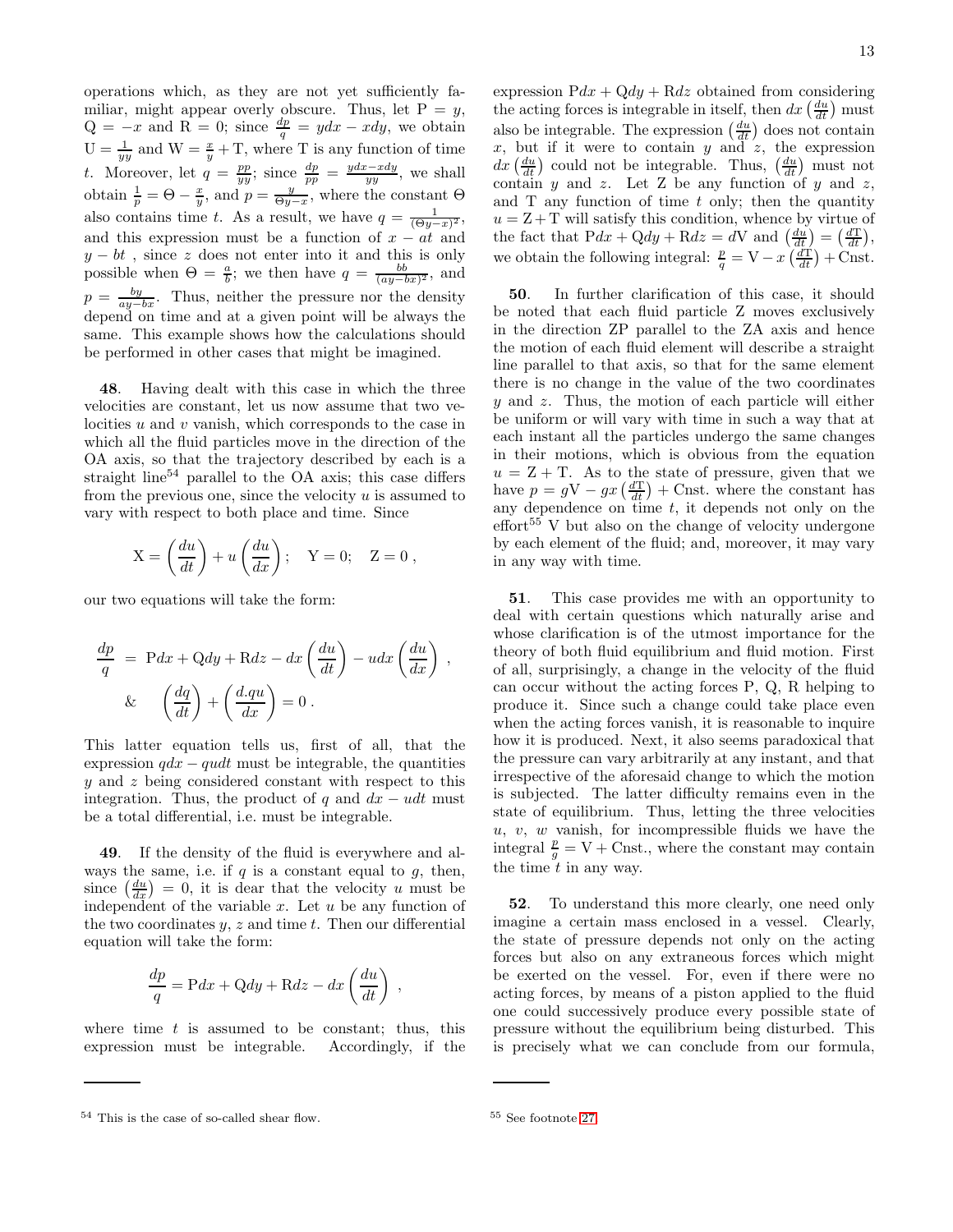which in this case shows that  $\frac{p}{q}$  is a function of time t. From this we see that the state of pressure may vary at any instant, irrespective of the equilibrium. However, if for each instant of time the pressure at any point is known, then the pressures at all the other points can be determined, and since the force applied to the piston might now increase and now decrease, the calculations must reflect all these possible changes. The same variability should also be observed when the fluid is subjected to the action of arbitrary accelerative forces, so that at each instant the state of pressure is indeterminate and depends on the force then acting on the piston.

53. Here, then, is a vital difference between the accelerative forces, which act on all the elements of the fluid, and the force of a piston that presses on the fluid. Only the accelerative forces enter into our differential equation, while the piston force enters into the calculations only after integration and only affects the constant of integration. Consequently, in each case the constant must be so determined that at the point at which the piston acts the pressure is exactly equal to the force driving the piston at each instant, and it is for this reason that the constant contains time, so that it can be varied with time at will, as the circumstances require. This variability can always be represented by the action of a piston since, whatever the nature of the case considered, for it to be determined it must always be assumed that at one point at least in the fluid the pressure is known at every instant, and it is precisely this which makes it possible to determine the constant introduced into the calculations through the integration of our differential equation.

54. However, in our case of the motion considered in § 49, let us also assume that the accelerative forces vanish, i.e. that  $V = 0$ , and to make this case perfectly determinate, let us assume that  $u = a + \alpha y + \beta t$ .<sup>56</sup> Then the equation for the pressure will take the form  $\frac{p}{g}$  = Cnst. –  $\beta x$ . Let us assume, moreover, that this constant is equal to  $\gamma + \delta t$ , so that  $\frac{p}{g} = \gamma + \delta t - \beta x$ , and let us see under what conditions this motion can take place. Since each fluid element moves in the direction of the OA axis, the motion could only take place in a cylindrical pipe laid in the same direction. Let ABIO (Fig. 4) be that pipe and initially, at  $t = 0$ , let the fluid occupy the portion ABCD bounded by cross sections



AB and CD perpendicular to the pipe. We will reckon the abscissas from the point A along the straight line AI and let the pressure p be equal to  $\gamma g$  everywhere along the base AB and to  $\gamma g - \beta g$ . AC along the other base CD. In the interior of the fluid, however, at any point Z with the coordinates  $AP = x$ ,  $PZ = y$ , the pressure will be equal to  $\gamma g - \beta gx$ . Consequently, it is impossible to consider the fluid in the pipe beyond CD, taking  $AC = \frac{\gamma}{\beta}$ , so that the pressure at CD does not become negative.

55. Let us set for this determinate fluid mass the length  $AC = b$  and the width  $AB = CD = c$ , the height not entering into consideration since neither the velocities nor the pressures depend on the third coordinate z; when  $\gamma = \beta b$ , in the initial state ABCD the pressure is equal to  $\beta bg$  on the base AB and zero on the base CD, while at any point Z it is equal to  $\beta g(b-x) = \beta g$ .CP. We will assume that in this state the fluid has a motion in the direction of the pipe such that the velocity on the line AC is equal to  $a$  and that on the line BD equal to  $a + \alpha c$ , while on any line QR parallel to the direction of the pipe it is equal to  $a + \alpha y$ , where  $AQ = CR = y$ . Thus, we believe that something has caused this motion to be impressed on the fluid and that, at the initial instant, the surface AB is subjected to the said force  $\beta bq$ , exerted by means of a piston, while the other base CD is not subjected to any pressure. However, at subsequent moments of time the forces acting on the end faces could vary arbitrarily. Now this variability is determined by the hypotheses we have just established. Therefore let us see how by virtue of these hypotheses the motion of the fluid will be continued.

**56.** After the lapse of a time  $t$ , all the fluid elements on the line QR will have a velocity in that same direction equal to  $a + \alpha y + \beta t$ , as a result of which in the time dt they will travel a distance  $(a + \alpha y + \beta t)dt$ ; thus, from the beginning of the motion they will have traveled a distance  $at + \alpha yt + \frac{1}{2}\beta tt$ ; and the alignment of fluid particles<sup>57</sup> initially at QR will now have advanced to qr, having traversed the distance  $Qq = at + \alpha yt + \frac{1}{2}\beta tt$ .

<sup>&</sup>lt;sup>56</sup> In Euler, 1755b the symbol  $\beta$  is used in the r.h.s. of this equation; in the printed version it is replaced by a symbol resembling a capital C with curled ends.

 $57$  Euler uses "filée du fluide" where "filée" is a somewhat poetic variant of "file" (alignment, file) or "fil" (thread); this is just a line of fluid elements and not what is now called a fillet of fluid, the latter having also an infinitesimal width, a concept introduced by Euler, 1745 (see Grimberg, Pauls and Frisch, 2008).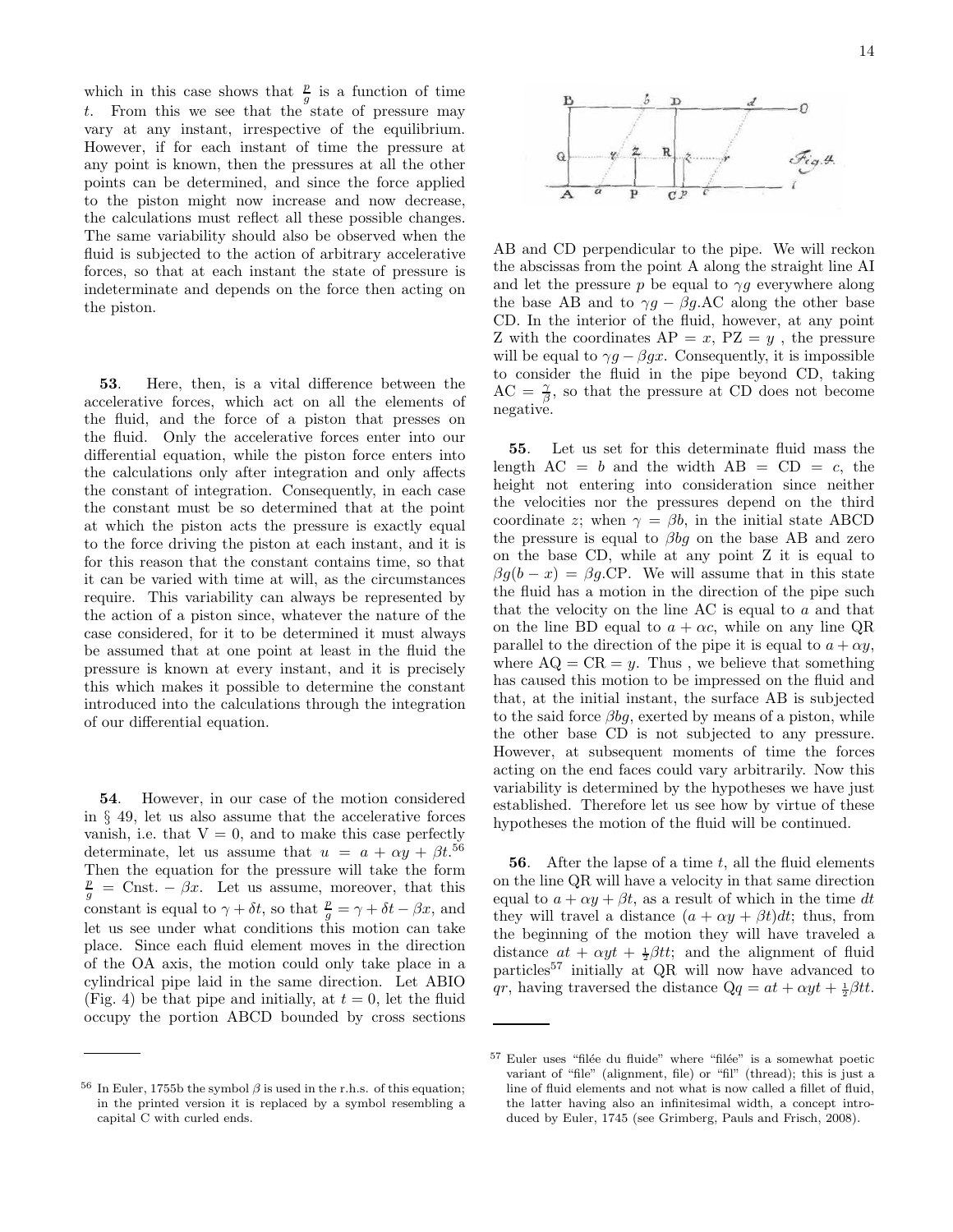Thus, the thread AC will have arrived at ac, having traveled a distance  $Aa = at + \frac{1}{2}\beta t$ , while the thread BD will have arrived at bd, having traveled a distance  $Bb = at + \alpha ct + \frac{1}{2}\beta tt$ , so that the fluid mass will now be bounded by the faces ab and cd, which are straight but inclined to the direction of the pipe. The pressure on the face  $ab$  at  $q$  must now be  $g(\beta b + \delta t - \beta \cdot \mathbf{Q}q) = g(\beta b + \delta t - \beta at - \alpha \beta yt - \frac{1}{2}\beta \beta tt),$ and on the face  $cd$  at  $r$  it must now be  $g(\beta b + \delta t - \beta \Omega r) = g(\delta t - \beta a t - \alpha \beta y t - \frac{1}{2}\beta \beta t t).$ Thus, we need to visualize pistons which act with these forces on the two end faces ab and cd, and since the pressures are not the same over the entire length of these faces, the pistons must be imagined as being flexible and pliable enough to exert such pressures.

57. This motion would remain the same if in integrating the pressure  $p$  we were to take any function of t instead of  $\delta t$ , but then the state of pressure in the fluid mass would be different at each instant of time, even though the assumed motion of the fluid itself would not be affected in any way. Thus, let us set  $\delta t = \beta a t + \alpha \beta c t + \frac{1}{2} \beta \beta t$ ; after a time t the pressure at any point q on the face ab will be  $g[\beta b + \alpha \beta(c - y)t],$ and at any point  $z$  on the line  $qr$  it will be equal to  $g[\beta b + \alpha \beta (c - y)t - \beta.qz]$ ; therefore the pressure at the other end r will be  $\alpha\beta g(c-y)t$ . Hence, on the face ab the pressure will be equal to  $\beta q(b + \alpha ct)$  at a and to  $\beta qb$  at b, while on the other face cd the pressure will be equal to  $\alpha \beta gct$  at c and to zero at d. Moreover, each thread QR will move in its own direction with uniform acceleration, i.e. will receive equal increments of velocity in equal times. The study of this particular case could serve to elucidate the calculations to be made in all other cases.

**58**. Let us now return to the case proposed  $(\S$  48) and assume the density  $q$  to be constant and equal to g, while making the forces P, Q, R such that the fluid could never be in equilibrium. To this end, let  $P = 0$ ,  $Q = -\frac{x}{a}$  and  $R = -\frac{x}{a}$  and let  $u = b + \frac{(y+z)t}{a}$  $\frac{z}{a}$ , so that we have  $\left(\frac{du}{dx}\right) = 0$  and  $\frac{dp}{g} = -\frac{xdy + xdz}{a} - \frac{ydx + zdx}{a}$ ,<sup>58</sup> whence by integration we obtain  $\frac{p}{g}$  = Cnst. –  $\frac{xy+xz}{a}$ , where the constant may contain time in any way. Thus, it is not possible for the entire fluid mass ever to remain at rest, since even if we set  $b = 0$  in order to have the fluid at rest at the outset when  $t = 0$ , immediately after that first instant it would be agitated and only the elements for which  $y = 0$  or  $z = 0$  or  $y + z = 0$  would remain at rest; all the others would be set in motion either forward or backward, depending on whether  $y + z$  was positive or negative. It is also easy to determine the pressures required to maintain the assumed motion.

59. Let, however, the density be no longer constant but variable, i.e. let the fluid be compressible. Then in order for the expression  $qdx - qudt$  to be a total differential we can take for  $u$  any function of the variables  $x$ ,  $y, z$  and t. Here, since only x and t are regarded as variable, while  $y$  and  $z$  are taken constant, it will always be possible to assign a quantity s such that  $s(dx - u dt)$  is integrable. Let S be that integral; then this condition will be satisfied if we take  $q = sf : S<sup>59</sup>$  Furthermore, it is now necessary that the following differential be integrable:

$$
\frac{dp}{q} = Pdx + Qdy + Rdz - dx\left(\frac{du}{dt}\right) - u dx\left(\frac{du}{dx}\right) .
$$

Note that if the forces P, Q, R were to vanish, the pressure  $p$  would become a function of  $x$  and  $t$  and hence the quantity  $q\left(\left(\frac{du}{dt}\right) + u\left(\frac{du}{dx}\right)\right)$  would only involve the two variables  $x$  and  $t$ , from which the nature of the function  $u$  must be determined, insofar as it involves  $y$ and z.

**60.** Although I have assumed that  $v = 0$  and  $w = 0$ , these formulas cover all the cases in which all the fluid particles always move in the same direction, the only requirement being that the OA axis be taken in that direction. Therefore we will also be able to solve our equations when the direction of motion is inclined to the three axes, which cannot fail to throw further light on the analysis. To this end, let us consider the true velocity of any fluid particle Z and let that velocity be equal to  $\delta$ , and since its direction is given with respect to the three axes, the velocity components will hold certain ratios to it. Let  $u = \alpha \delta$ ,  $v = \beta \delta$  and  $w = \gamma \delta$ ; setting  $d\mathbf{\mathcal{S}} = \mathbf{K}dt + \mathbf{L}dx + \mathbf{M}dy + \mathbf{N}dz$ , we shall have

$$
X = \alpha K + \alpha \alpha L + \alpha \beta M + \alpha \gamma N
$$
  
\n
$$
Y = \beta K + \alpha \beta L + \beta \beta M + \beta \gamma N
$$
  
\n
$$
Z = \gamma K + \alpha \gamma L + \beta \gamma M + \gamma \gamma N.
$$

Consequently, if, for conciseness, we write  $K + \alpha L + \beta M +$  $\gamma N = 0$ , having  $X = aO$ ,  $Y = \beta O$ ,  $Z = \gamma O$ , our equations will take the form:

$$
\frac{dp}{q} = Pdx + Qdy + Rdz - O(\alpha dx + \beta dy + \gamma dz)
$$

$$
\left(\frac{dq}{dt}\right) + \alpha \left(\frac{d.q\mathbf{S}}{dx}\right) + \beta \left(\frac{d.q\mathbf{S}}{dy}\right) + \gamma \left(\frac{d.q\mathbf{S}}{dz}\right) = 0.
$$

**61**. First, let the density  $q = g$ . As we have seen in § 44, in order to satisfy the equation  $\alpha \left(\frac{dS}{dx}\right) + \beta \left(\frac{dS}{dy}\right) +$  $\gamma\left(\frac{d\mathcal{S}}{dz}\right) = 0$  the quantity  $\mathcal S$  must be any function of the

In the printed version the two fractions in the r.h.s. have a minus instead of a correct plus in the numerator; in the manuscript Euler, 1755c, the handwritten notation is ambiguous.

<sup>&</sup>lt;sup>59</sup> This equation would now be written  $q = sf(S)$ .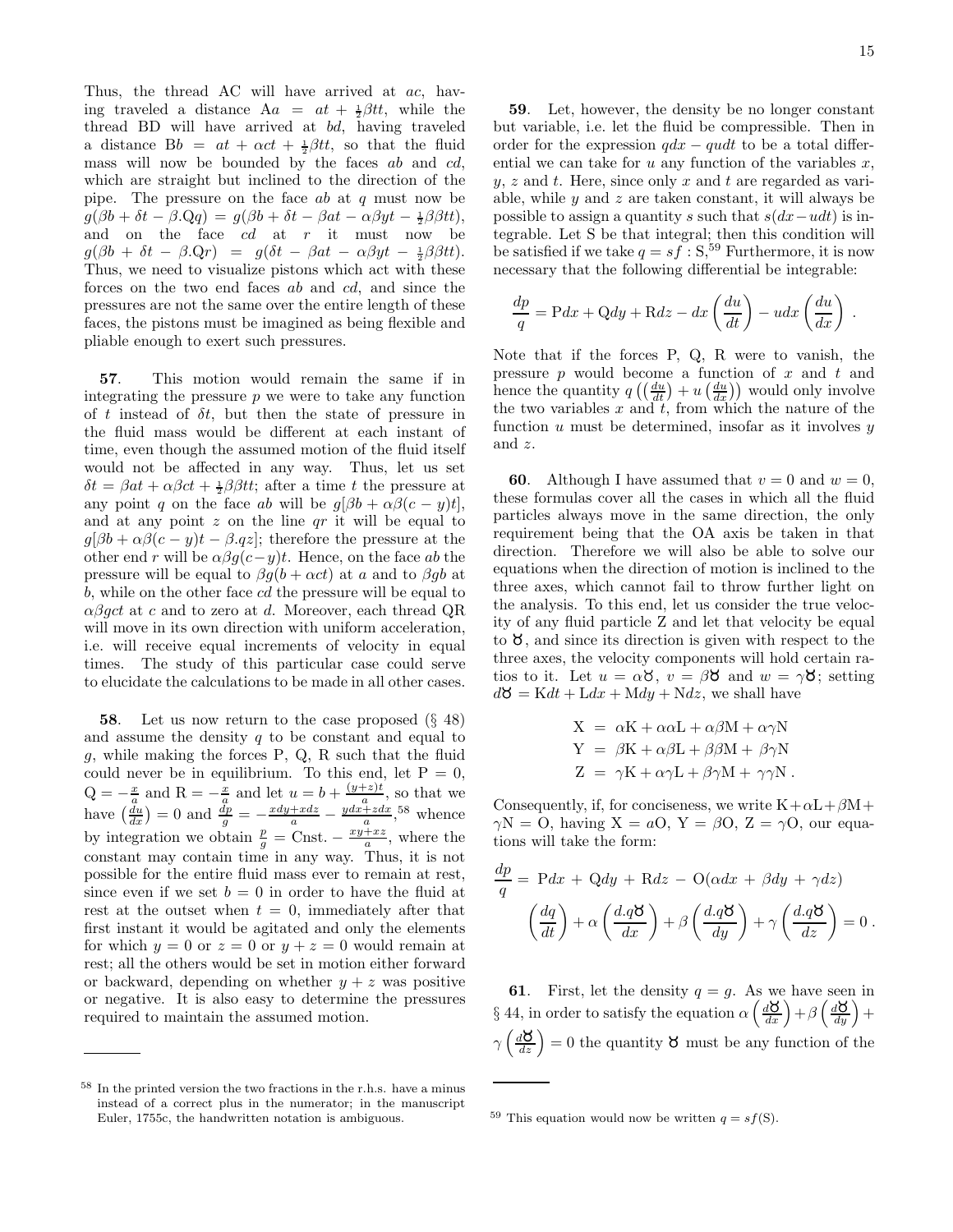quantities  $\alpha y-\beta x$  and  $\alpha z-\gamma x$  or  $\beta z-\gamma y$  and, in addition, may in an arbitrary way contain time t. Thus, let  $\delta$  be any function of the quantities  $\alpha y - \beta x$ ,  $\alpha z - \gamma x$ , and t, since the expression  $\beta z - \gamma y$  has already been formed from the other two. From this it is easy to see that at each instant the velocity of particles on the same straight line parallel to the direction of motion will be everywhere the same, just as the nature of the hypothesis requires. Hence the differential of  $\delta$  will have the following form:

$$
d\mathbf{\mathcal{S}} = \mathbf{F}dt + \mathbf{G}(\alpha dy - \beta dx) + \mathbf{H}(\alpha dz - \gamma dx) ,
$$

so that  $K = F$ ;  $L = -\beta G - \gamma H$ ;  $M = \alpha G$ ; and  $N = \alpha H$ . Consequently,  $O = F$  is a function of  $\alpha y - \beta x$ ,  $\alpha z - \gamma x$ and of t. Hence the differential equation, which remains to be solved, will be :

$$
\frac{dp}{q} = Pdx = Qdy + Rdz - F(\alpha dx + \beta dy + \gamma dz).
$$

**62.** The time  $t$  being here assumed constant, if the expression  $Pdx + Qdy + Rdz = dV$  is integrable in itself, the other part of the equation  $F(\alpha dx + \beta dy + \gamma dz)$ must be likewise, and this could not be so unless F were a function of  $\alpha x + \beta y + \gamma z$  and of time t. In addition, however, F must must also be a function of the quantities  $\alpha y - \beta x$ ,  $\alpha z - \gamma x$  and time t; consequently, since the expression  $\alpha x + \beta y + \gamma z$  cannot be formed from the expressions  $\alpha y - \beta x$  and  $\alpha z - \gamma x$ , it is clear that the quantity  $F$  must be a function of time  $t$ only. Consequently, the velocity  $\delta$  will have the form  $\mathcal{B} = \mathbb{Z} + \mathbb{T}$ , where Z denotes an arbitrary function of the two quantities  $\alpha y-\beta x$  and  $\alpha z-\gamma x$  that does not contain time t, while  $T$  is an arbitrary function of time t only, so that  $dT = Fdt$ . Hence the integral of our differential equation will be  $\frac{p}{g} = V - F(\alpha x + \beta y + \gamma z) + \text{Const.},$ where the constant may contain time  $t$  in an arbitrary way. Together with the relation  $\mathcal{B} = \mathbb{Z} + \mathbb{T}$ , this integral contains everything relating to the motion in the case in question.

**63.** But if the density  $q$  is not constant, it will be important to obtain the solution of the following equation:

$$
\left(\frac{dq}{dt}\right) + \alpha \left(\frac{d.q\mathbf{B}}{dx}\right) + \beta \left(\frac{d.q\mathbf{B}}{dy}\right) + \gamma \left(\frac{d.q\mathbf{B}}{dz}\right) = 0.
$$

However difficult this may appear, reduction to the previous case shows that the velocity  $\delta$  can be an arbitrary function of the four variables  $x, y, z$  and  $t$ , while the value of  $q$  must be determined as follows. Let us consider, generally, an expression

$$
s(ldx + mdy + ndz - \mathcal{S} dt) = dS,
$$

which has become integrable after multiplication by s,

and let  $q = sf : S$ ; then, if we set  $d.f : S = dS.f' : S,$ <sup>60</sup> our expression will take the form

$$
f: S\left(\frac{ds}{dt}\right) - sf': S.sS
$$
  
+  $\alpha sf: S\left(\frac{dS}{dx}\right) + \alpha Sf: S\left(\frac{ds}{dx}\right) + \alpha Ssf': S.ls$   
+  $\beta sf: S\left(\frac{dS}{dy}\right) + \beta Sf: S\left(\frac{ds}{dy}\right) + \beta Ssf': S.ms$   
+  $\gamma sf: S\left(\frac{dS}{dz}\right) + \gamma Sf: S\left(\frac{ds}{dz}\right) + \gamma Ssf': S.ns$ 

which must be equal to zero.

64. First of all, we equate to zero the terms containing  $f'$ : S, as a result of which we obtain  $1 = \alpha l + \beta m + \gamma n$ ; after division by  $f'$ : S the remaining terms give

$$
\left(\frac{ds}{dt}\right) + \alpha \left(\frac{d.s\mathcal{S}}{dx}\right) + \beta \left(\frac{d.s\mathcal{S}}{dy}\right) + \gamma \left(\frac{d.s\mathcal{S}}{dz}\right) = 0,
$$

which is indeed similar to the expression proposed; however, it should be noted that the integrability of the quantity dS is conditioned by:

$$
\begin{aligned}\n\left(\frac{d.\mathbf{s}\mathbf{S}}{dx}\right) &= -\left(\frac{d.\mathbf{l}\mathbf{s}}{dt}\right); \\
\left(\frac{d.\mathbf{s}\mathbf{S}}{dz}\right) &= -\left(\frac{d.\mathbf{n}\mathbf{s}}{dt}\right); \\
\end{aligned}
$$

whence we obtain:  $\left(\frac{ds}{dt}\right)(1-\alpha l - \beta m - \gamma n) = 0,$ <sup>61</sup> which is consistent with the previous condition. Thus, provided that  $\alpha l + \beta m + \gamma n = 1$ , and s is a function such that  $s(ldx+mdy+ndz-\mathcal{S}dt) = dS$ , or integrable, our equation will be satisfied if we take  $q = sf : S$ , or  $\frac{q}{s}$  equal to any function of S. The quantities  $l, m$  and  $n$  do not have to be constant, but then the following must hold

$$
\alpha \left( \frac{dl}{dt} \right) + \beta \left( \frac{dm}{dt} \right) + \gamma \left( \frac{dn}{dt} \right) = 0,
$$

a condition already contained in the equation  $1 = \alpha l + \beta m + \gamma n.$ 

**65.** In addition,  $l, m$  and  $n$  must be functions such that the differential equation  $ldx + mdy + ndz - \mathcal{J}dt = 0$ becomes possible, since without this condition it would be impossible to find a multiplier s which made the equation integrable. Thus, if we arbitrarily choose some value for  $l$ , the values of  $m$  and  $n$  will be already determined and we can avoid having to find them. We

<sup>&</sup>lt;sup>60</sup> Here,  $q = sf : S$  and  $d.f : S = dS.f' : S$  would now be denoted  $q = sf(S)$  and  $df(S) = dSf'(S)$ , respectively.<br><sup>61</sup> The r.h.s. = 0 is missing both in the printed version and in

Euler, 1755c.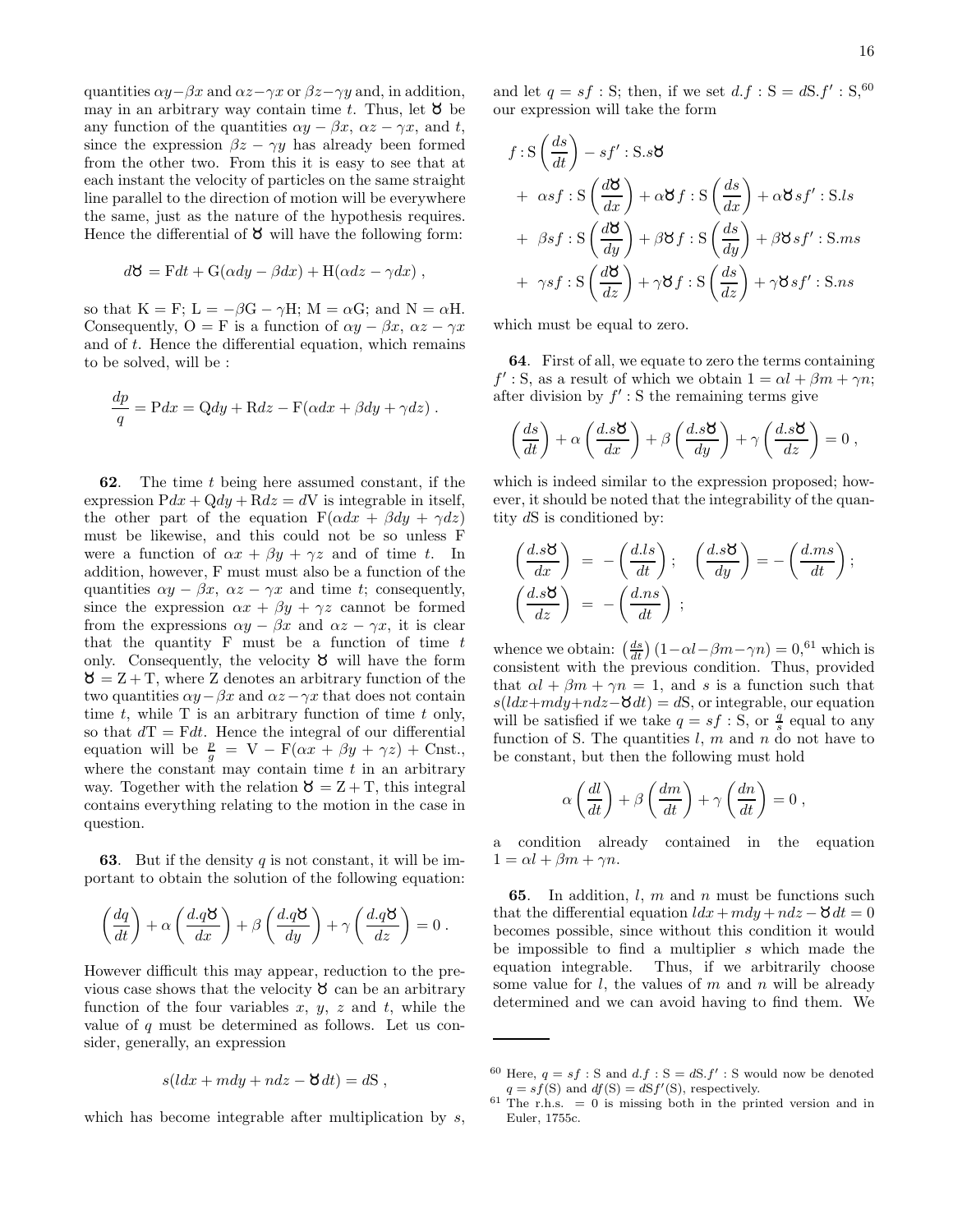will set  $\alpha l = 1$  or  $l = \frac{1}{\alpha}$ ; then, necessarily,  $\beta m + \gamma n = 0$ and it remains only to find the factor s for which the expression  $s\left(\frac{dx}{\alpha} - \mathcal{O} dt\right)$  is integrable, the two quantities  $y$  and  $z$  being regarded as constants. Thus, let  $S = \int s \left( \frac{dx}{\alpha} - \mathcal{O} dt \right)$ , so that y and z are contained in S as constants; we can now take  $q = sf : S$ , which gives us the same solution as if we had changed the position of the three axes so much that one of them coincided with the direction of motion of all the fluid elements. Hence we see that this apparent restriction in no way diminishes the generality of the solution.

66. In the same way it would be possible to study several other particular cases of sometimes greater and sometimes lesser scope, but we would not find a case more general than that in which the three velocities  $u, v$  and w are such that the expression  $udx+vdy+wdz$  becomes integrable.<sup>62</sup> Let S be an integral which also contains time t and let its total differential be  $dS = u dx + v dy +$  $wdz + \Pi dt$ . Since we have

$$
\begin{pmatrix}\n\frac{du}{dt}\n\end{pmatrix} = \begin{pmatrix}\n\frac{d\Pi}{dx}\n\end{pmatrix}; \quad\n\begin{pmatrix}\n\frac{dv}{dt}\n\end{pmatrix} = \begin{pmatrix}\n\frac{d\Pi}{dy}\n\end{pmatrix}; \quad\n\begin{pmatrix}\n\frac{dw}{dt}\n\end{pmatrix} = \begin{pmatrix}\n\frac{du}{dx}\n\end{pmatrix}; \quad\n\begin{pmatrix}\n\frac{du}{dx}\n\end{pmatrix} = \begin{pmatrix}\n\frac{dw}{dx}\n\end{pmatrix}; \quad\n\begin{pmatrix}\n\frac{dv}{dx}\n\end{pmatrix} = \begin{pmatrix}\n\frac{dw}{dy}\n\end{pmatrix},
$$

we shall have

$$
X = \left(\frac{d\Pi}{dx}\right) + u\left(\frac{du}{dx}\right) + v\left(\frac{dv}{dx}\right) + w\left(\frac{dw}{dx}\right)
$$
  
\n
$$
Y = \left(\frac{d\Pi}{dy}\right) + u\left(\frac{du}{dy}\right) + v\left(\frac{dv}{dy}\right) + w\left(\frac{dw}{dy}\right)
$$
  
\n
$$
Z = \left(\frac{d\Pi}{dz}\right) + u\left(\frac{du}{dz}\right) + v\left(\frac{dv}{dz}\right) + w\left(\frac{dw}{dz}\right)
$$

and our differential equation now becomes:

$$
\frac{dp}{q} = Pdx + Qdy + Rdz - d\Pi - udu - vdv - wdw
$$

(the last member of which is absolutely integrable), while the other equation remains as before:

$$
\left(\frac{dq}{dt}\right) + \left(\frac{d.qu}{dx}\right) + \left(\frac{d.qv}{dy}\right) + \left(\frac{d.qw}{dz}\right) = 0.
$$

67. Thus, everything reduces to finding suitable values for the three velocities  $u, v$  and  $w$  that satisfy our

two equations, which contain everything we know about the motion of fluids. For if these three velocities are known, we can determine the trajectory described by each element of the fluid in its motion. Let us consider a particle which at a given instant is located at the point Z; for finding the trajectory which it has already described and which it has yet to describe, since its three velocities  $u, v$  and  $w$  are assumed to be known, for its position at the next instant we have  $dx = u dt$ ,  $dy = vdt$  and  $dz = wdt$ . Eliminating time t from these three equations, we obtain two more equations in the three coordinates  $x, y$  and  $z$  which will determine the unknown trajectory of the fluid element now at Z and, in general, we shall know the path which each particle has traveled and has yet to travel.

68. The determination of these trajectories is of the utmost importance and should be used to apply the Theory to each case considered. If the shape of the vessel in which the fluid moves is given, the fluid particles which touch the surface of the vessel must necessarily follow its direction; therefore the velocities  $u, v$  and  $w$ must be such that the trajectories derived therefrom lie on that same surface. $63$  This makes it quite clear how far removed we are from a complete understanding of the motion of fluids and that my exposition is no more than a mere beginning. Nevertheless, everything that the Theory of Fluids contains is embodied in the two equations formulated above  $(\S 34)$ , so that it is not the laws of Mechanics that we lack in order to pursue this research but only the Analysis, which has not yet been sufficiently developed for this purpose. It is therefore clearly apparent what discoveries we still need to make in this branch of Science before we can arrive at a more perfect Theory of the motion of fluids.

## References

- Darrigol, Olivier and Frisch, Uriel 2008 'From Newton's mechanics to Euler's equations,' these Proceedings. Also at [www.oca.eu/etc7/EE250/texts/darrigol-frisch.pdf](www.oca.eu/etc7/EE250/texts/ darrigol-frisch.pdf).
- Euler, Leonhard 1736 Mechanica sive motus scientia analytice exposita 2 volumes (St. Petersburg 1736). Also in Opera  $ommia$ , ser. 2, 1 and 2, [Eneström index] E015 and E016.
- Euler, Leonhard 1745 Neue Grundsätze der Artillerie, aus dem englischen des Herrn Benjamin Robins übersetzt und mit vielen Anmerkungen versehen [from B. Robins, New principles of gunnery (London,1742)], Berlin. Also in Opera ommia, ser. 2, 14, 1–409, E77.

In §§ 30–33 above, Euler has already pointed out the possibility and given examples of non-potential fluid flows. Truesdell, 1954 considers that Euler based § 66 of his memoir on his previous work (Euler, 1756–1757) which was completed before he had discovered the existence of non-potential flows. This seems all the more likely in that, as Truesdell points out, Euler here denotes the velocity potential not by W, as in § 26, but by S, as in his earlier study.

<sup>63</sup> Here, Euler is drawing attention to the fact that in order to calculate the motion of a fluid, in addition to the equations of motion, continuity and state and the initial conditions, we also need the boundary conditions, namely the vanishing of the normal component of the velocity.